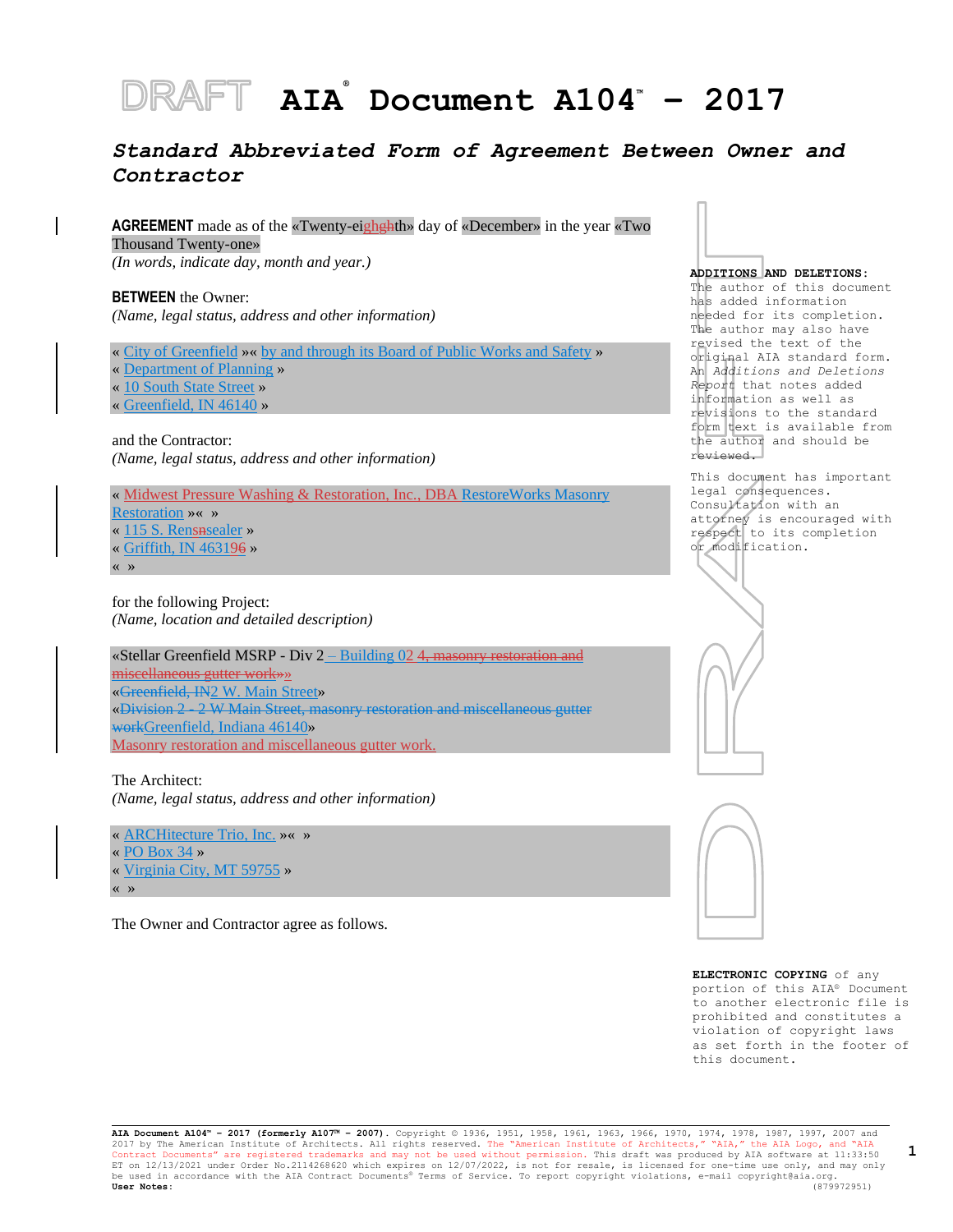#### **TABLE OF ARTICLES**

- **THE WORK OF THIS CONTRACT**
- **DATE OF COMMENCEMENT AND SUBSTANTIAL COMPLETION**
- **CONTRACT SUM**
- **PAYMENT**
- **DISPUTE RESOLUTION**
- **ENUMERATION OF CONTRACT DOCUMENTS**
- **GENERAL PROVISIONS**
- **OWNER**
- **CONTRACTOR**
- **ARCHITECT**
- **SUBCONTRACTORS**
- **CONSTRUCTION BY OWNER OR BY SEPARATE CONTRACTORS**
- **CHANGES IN THE WORK**
- **TIME**
- **PAYMENTS AND COMPLETION**
- **PROTECTION OF PERSONS AND PROPERTY**
- **INSURANCE AND BONDS**
- **CORRECTION OF WORK**
- **MISCELLANEOUS PROVISIONS**
- **TERMINATION OF THE CONTRACT**
- **CLAIMS AND DISPUTES**

# **EXHIBIT A DETERMINATION OF THE COST OF THE WORK**

# **ARTICLE 1 THE WORK OF THIS CONTRACT**

The Contractor shall execute the Work described in the Contract Documents, except as specifically indicated in the Contract Documents to be the responsibility of others.

# **ARTICLE 2 DATE OF COMMENCEMENT AND SUBSTANTIAL COMPLETION**

**§ 2.1** The date of commencement of the Work shall be: *(Check one of the following boxes.)*



[ **« »** ] A date set forth in a notice to proceed issued by the Owner.



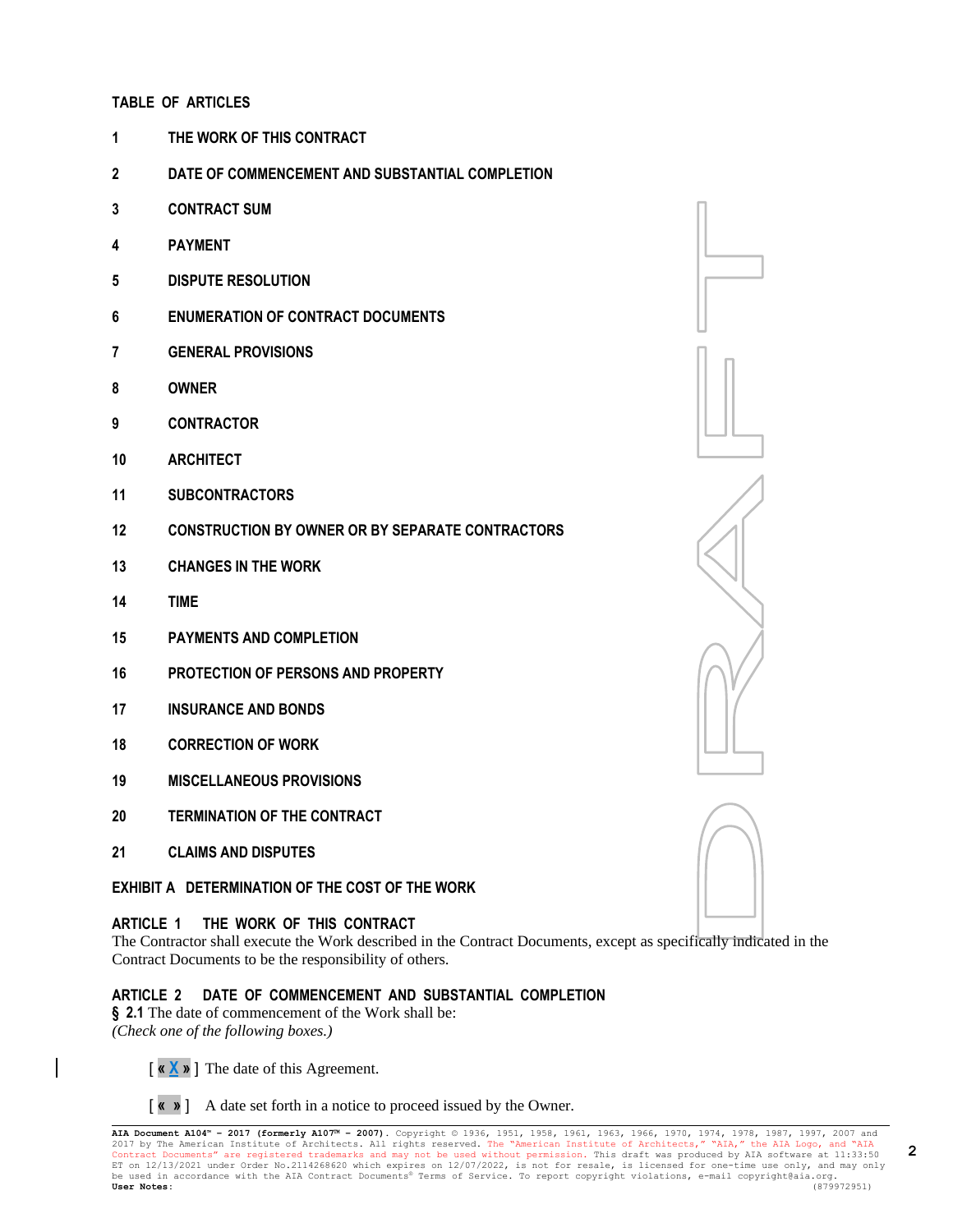[ **« »** ] Established as follows:

*(Insert a date or a means to determine the date of commencement of the Work.)*

« »

If a date of commencement of the Work is not selected, then the date of commencement shall be the date of this Agreement.

**§ 2.2** The Contract Time shall be measured from the date of commencement.

#### **§ 2.3 Substantial Completion**

**§ 2.3.1** Subject to adjustments of the Contract Time as provided in the Contract Documents, the Contractor shall achieve Substantial Completion of the entire Work:

*(Check the appropriate box and complete the necessary information.)*

[ **« »** ] Not later than « » ( « » ) calendar days from the date of commencement of the Work.

[ **« X »** ] By the following date: « June 1, 2022, or as per agreed extension authorized by Office of Community and Rural Affairs (OCRA) »

**§ 2.3.2** Subject to adjustments of the Contract Time as provided in the Contract Documents, if portions of the Work are to be completed prior to Substantial Completion of the entire Work, the Contractor shall achieve Substantial Completion of such portions by the following dates:

| <b>Portion of Work</b> | <b>Substantial Completion Date</b> |
|------------------------|------------------------------------|
|                        |                                    |

**§ 2.3.3** If the Contractor fails to achieve Substantial Completion as provided in this Section 2.3, liquidated damages, if any, shall be assessed as set forth in Section 3.5.

#### **ARTICLE 3 CONTRACT SUM**

**§ 3.1** The Owner shall pay the Contractor the Contract Sum in current funds for the Contractor's performance of the Contract. The Contract Sum shall be one of the following: *(Check the appropriate box.)*

[ **« X »** ] Stipulated Sum, in accordance with Section 3.2 below

[ **« »** ] Cost of the Work plus the Contractor's Fee, in accordance with Section 3.3 below

[ **« »** ] Cost of the Work plus the Contractor's Fee with a Guaranteed Maximum Price, in accordance with Section 3.4 below

*(Based on the selection above, complete Section 3.2, 3.3 or 3.4 below.)*

**§ 3.2** The Stipulated Sum shall be « two hundred two thousand three hundred thirty-six dollars and twenty-one cents » (\$ « 202,336.21 » ), subject to additions and deductions as provided in the Contract Documents.

**§ 3.2.1** The Stipulated Sum is based upon the following alternates, if any, which are described in the Contract Documents and are hereby accepted by the Owner:

*(State the numbers or other identification of accepted alternates. If the bidding or proposal documents permit the Owner to accept other alternates subsequent to the execution of this Agreement, attach a schedule of such other alternates showing the amount for each and the date when that amount expires.)*

« No alternates are accepted as of the date of this contract. The Owner may at their discretion accept the following Alternate 02-A in the amount of \$16,807.37 in accordance with the Contract Specifications, but limited to 60 days from acceptance of this contract agreement. »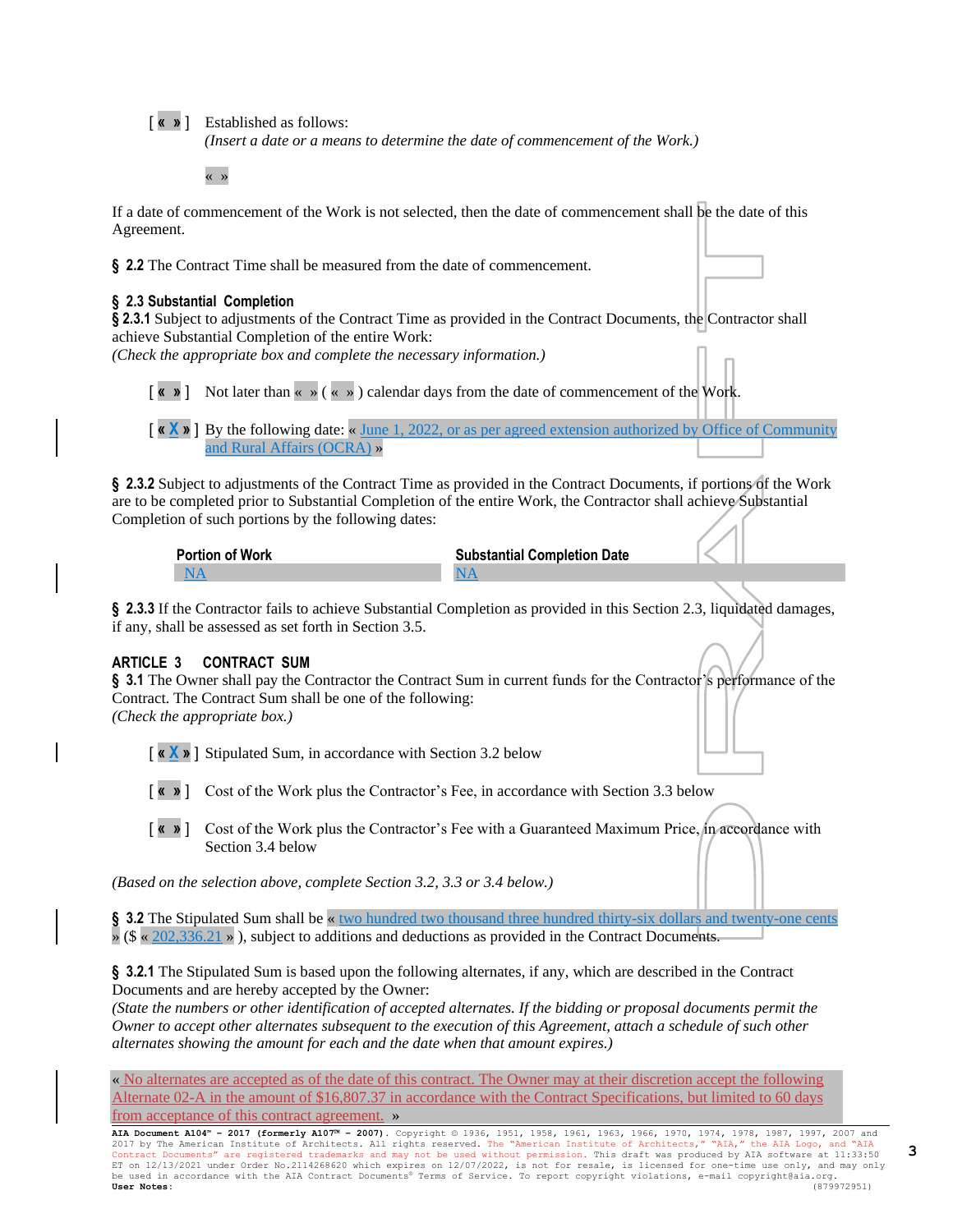# **§ 3.2.2** Unit prices, if any:

*(Identify the item and state the unit price and the quantity limitations, if any, to which the unit price will be applicable.)*

| <b>Item</b>                                         | <b>Units and Limitations</b> | Price per Unit (\$0.00) |
|-----------------------------------------------------|------------------------------|-------------------------|
| -Unit Price No. 1: Masonry Repointing               | <b>Square foot</b>           | \$14.41                 |
| (Add)                                               |                              |                         |
| Unit Price No. 2: Masonry Repointing                | <b>Square foot</b>           | \$13.91                 |
| (Deduct)                                            |                              |                         |
| <b>Unit Price No. 3: Masonry Cleaning</b>           | <b>Square foot</b>           | \$1.65                  |
| (Add)                                               |                              |                         |
| Unit Price No. 4: Masonry Cleaning                  | <b>Square foot</b>           | \$1.15                  |
| (Deduct)                                            |                              |                         |
|                                                     |                              |                         |
| Allowances, if any, included in the stipulated sum: |                              |                         |

**§ 3.2.3** Allowances, if any, included in the stipulated sum: *(Identify each allowance.)*

| Item | n<br>rice |  |
|------|-----------|--|
|      |           |  |



AIA Document A104" - 2017 (formerly A107" - 2007). Copyright © 1936, 1951, 1958, 1961, 1963, 1966, 1970, 1974, 1978, 1987, 1997, 2007 and<br>2017 by The American Institute of Architects. All rights reserved. The "American Ins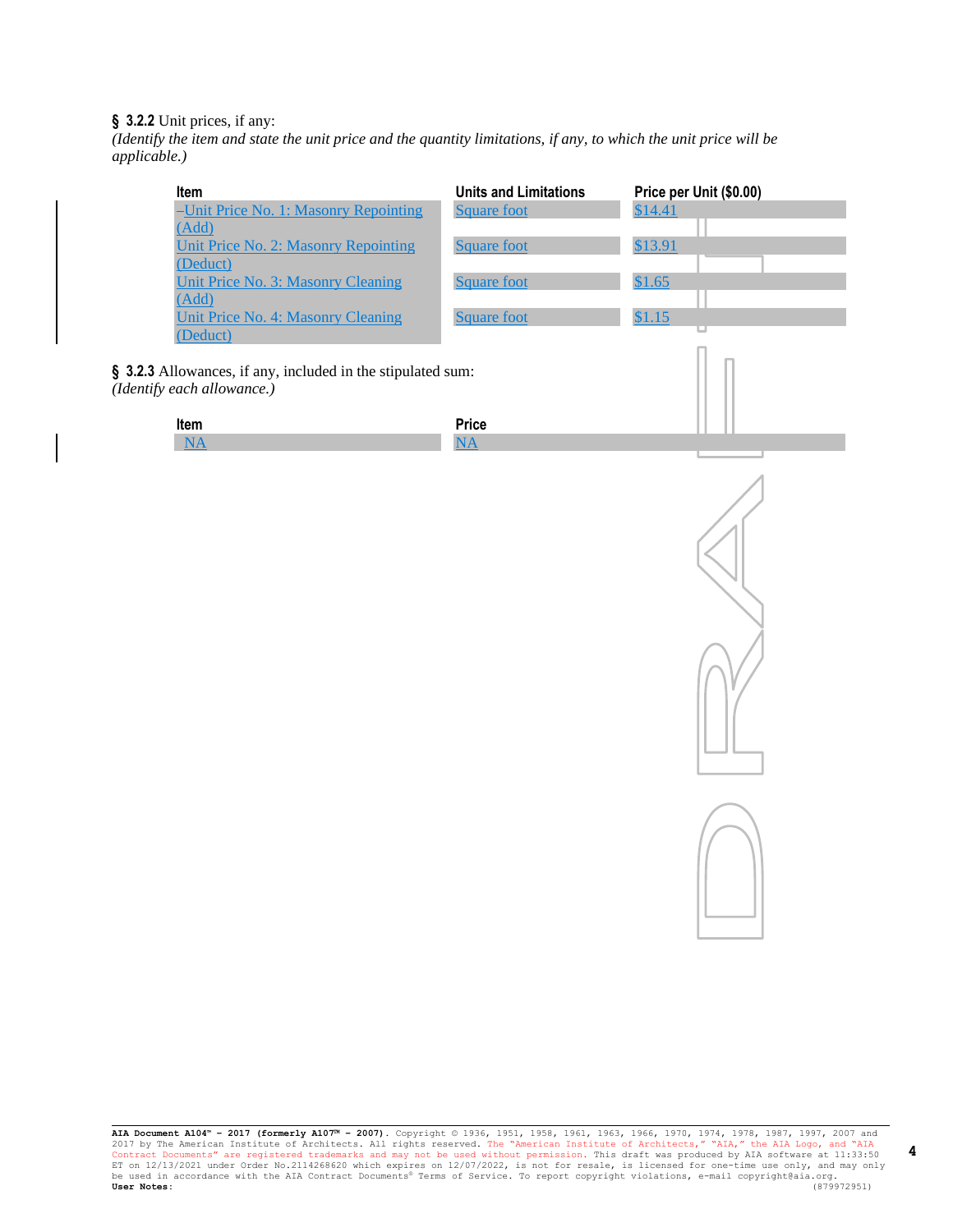**§ 3.3 Cost of the Work Plus Contractor's Fee**

§ 3.3.1 **The Cost of the Work is as defined in Exhibit A, Determination of the Cost of the Work.**

#### § 3.3.2 **The Contractor's Fee:**

**(State a lump sum, percentage of Cost of the Work or other provision for determining the Contractor's Fee and the method of adjustment to the Fee for changes in the Work.)**

**« »**

**§ 3.4 Cost of the Work Plus Contractor's Fee With a Guaranteed Maximum Price** § 3.4.1 **The Cost of the Work is as defined in Exhibit A, Determination of the Cost of the Work.**

#### § 3.4.2 **The Contractor's Fee:**

**(State a lump sum, percentage of Cost of the Work or other provision for determining the Contractor's Fee and the method of adjustment to the Fee for changes in the Work.)**

#### **« »**

# **§ 3.4.3 Guaranteed Maximum Price**

§ 3.4.3.1 **The sum of the Cost of the Work and the Contractor's Fee is guaranteed by the Contractor not to exceed « » (\$ « » ), subject to additions and deductions by changes in the Work as provided in the Contract Documents. This maximum sum is referred to in the Contract Documents as the Guaranteed Maximum Price. Costs which would cause the Guaranteed Maximum Price to be exceeded shall be paid by the Contractor without reimbursement by the Owner. (Insert specific provisions if the Contractor is to participate in any savings.)**

#### **« »**

§ 3.4.3.2 **The Guaranteed Maximum Price is based on the following alternates, if any, which are described in the Contract Documents and are hereby accepted by the Owner:**

**(State the numbers or other identification of accepted alternates. If the bidding or proposal documents permit the Owner to accept other alternates subsequent to the execution of this Agreement, attach a schedule of such other alternates showing the amount for each and the date when that amount expires.)**

#### **« »**

#### § 3.4.3.3 **Unit Prices, if any:**

**(Identify the item and state the unit price and the quantity limitations, if any, to which the unit price will be applicable.)**

# **Item Units and Limitations Price per Unit (\$0.00)**

§ 3.4.3.4 **Allowances, if any, included in the Guaranteed Maximum Price: (Identify each allowance.)**

**Item Price**



§ 3.4.3.5 **Assumptions, if any, on which the Guaranteed Maximum Price is based:**

**« »**

§ 3.4.3.6 **To the extent that the Contract Documents are anticipated to require further development, the Guaranteed Maximum Price includes the costs attributable to such further development consistent with the Contract Documents and reasonably inferable therefrom. Such further development does not include changes in scope, systems, kinds and quality of materials, finishes or equipment, all of which, if required, shall be incorporated by Change Order.**

**AIA Document A104™ – 2017 (formerly A107™ – 2007).** Copyright © 1936, 1951, 1958, 1961, 1963, 1966, 1970, 1974, 1978, 1987, 1997, 2007 and 2017 by The American Institute of Architects. All rights reserved. The "American Institute of Architects," "AIA," the AIA Logo, and "AIA<br>Contract Documents" are registered trademarks and may not be used without permission. ET on 12/13/2021 under Order No.2114268620 which expires on 12/07/2022, is not for resale, is licensed for one-time use only, and may only<br>be used in accordance with the AIA Contract Documents® Terms of Service. To report **User Notes:** (879972951)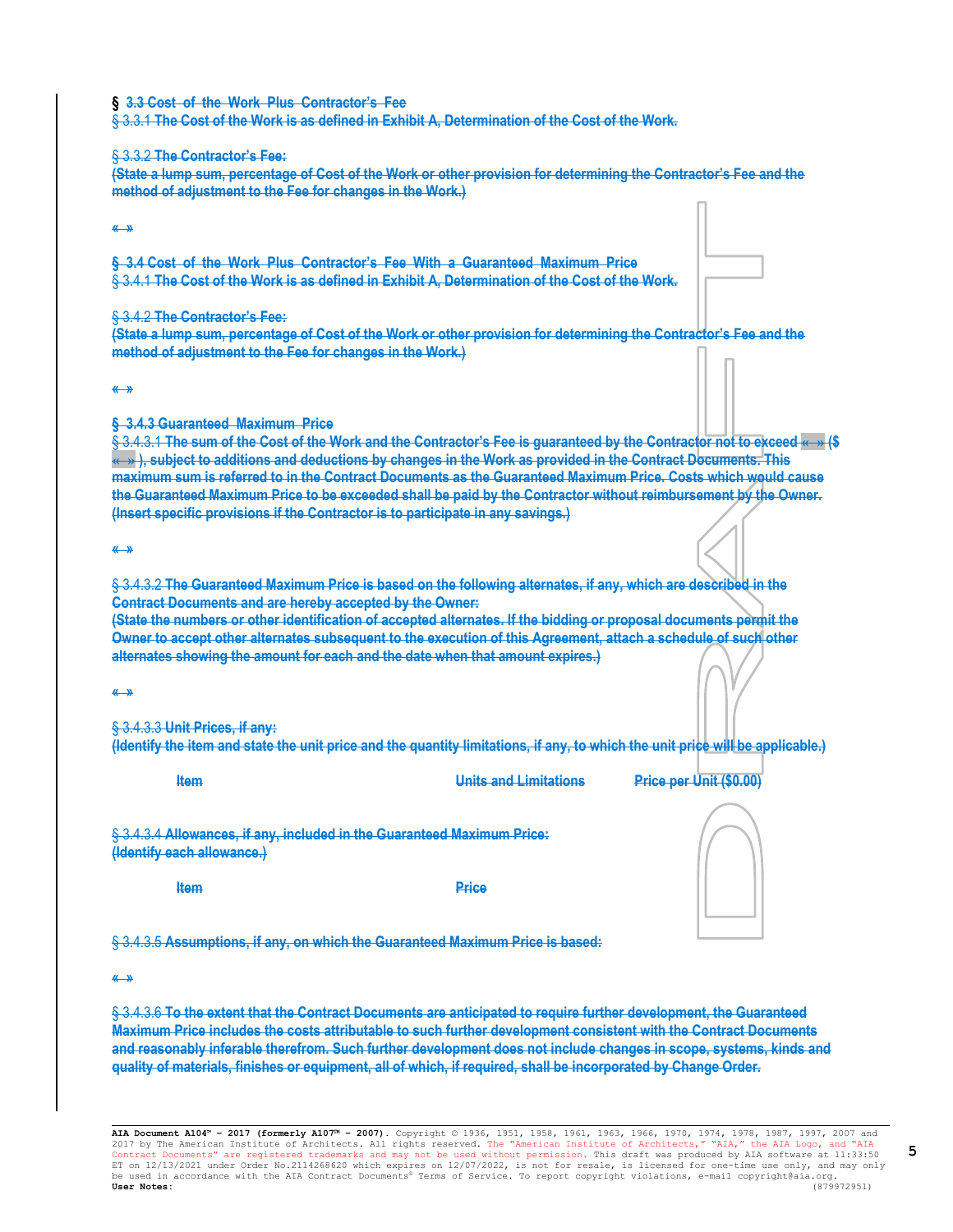§ 3.4.3.7 **The Owner shall authorize preparation of revisions to the Contract Documents that incorporate the agreedupon assumptions contained in Section 3.4.3.5. The Owner shall promptly furnish such revised Contract Documents to the Contractor. The Contractor shall notify the Owner and Architect of any inconsistencies between the agreed-upon assumptions contained in Section 3.4.3.5 and the revised Contract Documents.**

**§ 3.5** Liquidated damages, if any: *(Insert terms and conditions for liquidated damages, if any.)*

« Liquid damages of \$1,000.00 per day will be levied for each day AFTER June 1, 2022 or other date as authorized and extended by the Office of Community and Rural Affairs »

# **ARTICLE 4 PAYMENT**

#### **§ 4.1 Progress Payments**

**§ 4.1.1** Based upon Applications for Payment submitted to the Architect by the Contractor and Certificates for Payment issued by the Architect, the Owner shall make progress payments on account of the Contract Sum to the Contractor as provided below and elsewhere in the Contract Documents.

**§ 4.1.2** The period covered by each Application for Payment shall be one calendar month ending on the last day of the month, or as follows:

« As agreed by Owner, Contractor, and Architect, but no less than any one calendar month period. »

§ 4.1.3 Provided that an Application for Payment is received by the Architect not later than the « 21st » day of a month, the Owner shall make payment of the certified amount to the Contractor not later than the « » day of the month. If an Application for Payment is received by the Architect after the date fixed above, payment shall be made by the Owner not later than « » ( « ») days after the Architect receives the Application for Payment in accordance with State and Federal Contract Provisions.

*(Federal, state or local laws may require payment within a certain period of time.)*

**§ 4.1.4** For each progress payment made prior to Substantial Completion of the Work, the Owner may withhold retainage from the payment otherwise due as follows:

*(Insert a percentage or amount to be withheld as retainage from each Application for Payment and any terms for reduction of retainage during the course of the Work. The amount of retainage may be limited by governing law.)*

#### « Five percent  $(5\%) \times$

**§ 4.1.5** Payments due and unpaid under the Contract shall bear interest from the date payment is due at the rate stated below, or in the absence thereof, at the legal rate prevailing from time to time at the place where the Project is located.

*(Insert rate of interest agreed upon, if any.)*

#### $\langle \cdot \rangle \times 96 \langle \cdot \rangle \times$

#### **§ 4.2 Final Payment**

**§ 4.2.1** Final payment, constituting the entire unpaid balance of the Contract Sum, shall be made by the Owner to the Contractor when

- **.1** the Contractor has fully performed the Contract except for the Contractor's responsibility to correct Work as provided in Section 18.2, and to satisfy other requirements, if any, which extend beyond final payment;
- **.2** the Contractor has submitted a final accounting for the Cost of the Work, where payment is on the basis of the Cost of the Work with or without a Guaranteed Maximum Price; and
- **.3** a final Certificate for Payment has been issued by the Architect in accordance with Section 15.7.1.

**§ 4.2.2** The Owner's final payment to the Contractor shall be made no later than 30 days after the issuance of the Architect's final Certificate for Payment, or as follows: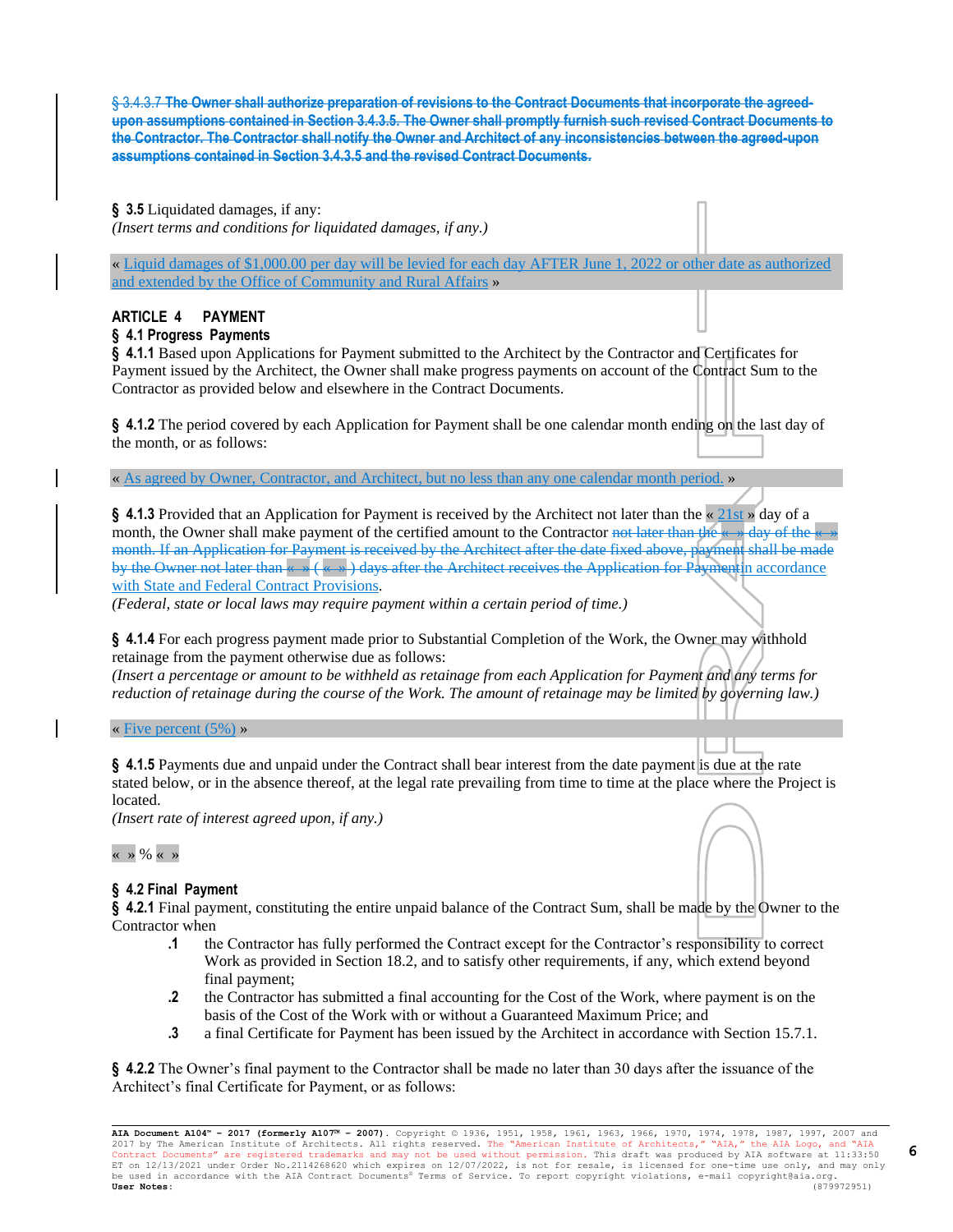« After the acceptance of the completed work by the OCRA. »

# **ARTICLE 5 DISPUTE RESOLUTION**

**§ 5.1 Binding Dispute Resolution**

For any claim subject to, but not resolved by, mediation pursuant to Section 21.5, the method of binding dispute resolution shall be as follows:

*(Check the appropriate box.)*



writing to a binding dispute resolution method other than litigation, claims will be resolved in a court of competent jurisdiction.

#### **ARTICLE 6 ENUMERATION OF CONTRACT DOCUMENTS**

**§ 6.1** The Contract Documents are defined in Article 7 and, except for Modifications issued after execution of this Agreement, are enumerated in the sections below.

**§ 6.1.1** The Agreement is this executed AIA Document A104™–2017, Standard Abbreviated Form of Agreement Between Owner and Contractor.

**§ 6.1.2** AIA Document E203™–2013, Building Information Modeling and Digital Data Exhibit, dated as indicated below:

*(Insert the date of the E203–2013 incorporated into this Agreement.)*

« » **§ 6.1.3** The Supplementary and other Conditions of the Contract: **Document Title Date Pages Project Specifications** RE-BID Stellar MSRP City of Greenfield Downtown Façade Renovation FEDERAL CONTRACT PROVISIONS, GENERAL CONDITIONS, AND SUPPLEMENATRY **CONDITIONS** August 27, 2021 Section 00 7000 Federal **Contract Provisions** Section 00 7213 General Conditions Section 007313 **Supplementary Conditions § 6.1.4** The Specifications: *(Either list the Specifications here or refer to an exhibit attached to this Agreement.)* « See attached Exhibit "A" by reference: RE-BID CITY OF GREENFIELD STELLAR MSRP DOWNTOWN FAÇADE RENOVATION DATED AUGUST 27, 2021, PROJECT #21001 »

| <b>Section</b> | ⊺itle | <b>Date</b> | Pages |
|----------------|-------|-------------|-------|
|                |       |             |       |

**§ 6.1.5** The Drawings:

*(Either list the Drawings here or refer to an exhibit attached to this Agreement.)*

**AIA Document A104™ – 2017 (formerly A107™ – 2007).** Copyright © 1936, 1951, 1958, 1961, 1963, 1966, 1970, 1974, 1978, 1987, 1997, 2007 and 2017 by The American Institute of Architects. All rights reserved. The "American Institute of Architects," "AIA," the AIA Logo, and "AIA<br>Contract Documents" are registered trademarks and may not be used without permission. ET on 12/13/2021 under Order No.2114268620 which expires on 12/07/2022, is not for resale, is licensed for one-time use only, and may only<br>be used in accordance with the AIA Contract Documents® Terms of Service. To report **User Notes:** (879972951)

**7**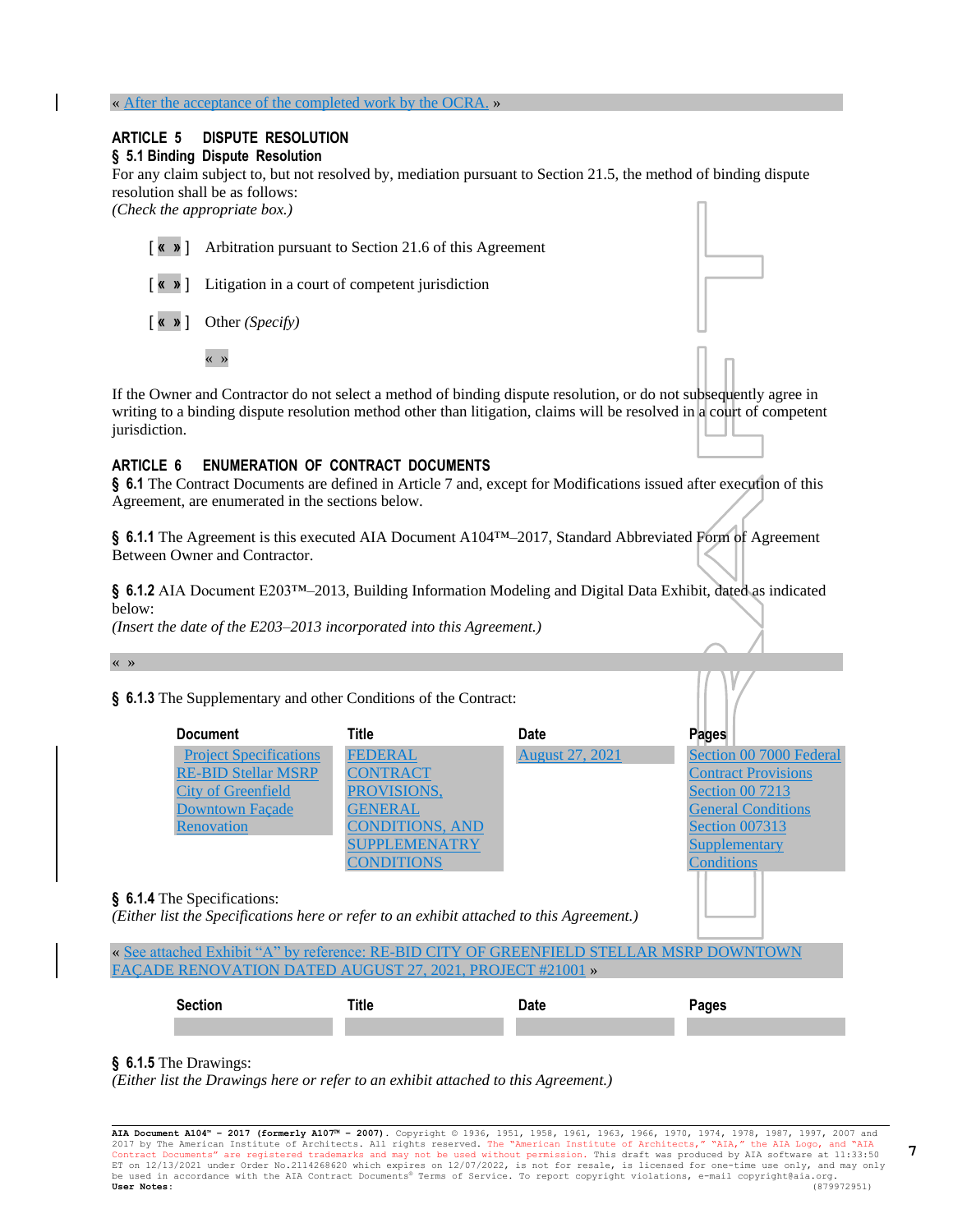#### « See attached Exhibit "B" by reference: DIVISION #2 RE-BID PACK DOWNTOWN FAÇADE RENOVATION DATED AUGUST 27, 2021, PROJECT #21001 and listed below: »

| <b>Number</b>                                                                                                                                                                            |                                                                                                                                                          | <b>Title</b>                                              | <b>Date</b>                                      |                            |
|------------------------------------------------------------------------------------------------------------------------------------------------------------------------------------------|----------------------------------------------------------------------------------------------------------------------------------------------------------|-----------------------------------------------------------|--------------------------------------------------|----------------------------|
| G000-2<br>02-AG001                                                                                                                                                                       |                                                                                                                                                          | <b>Cover Sheet</b><br>Building 02 2 W. Main               | <b>August 27, 2021</b><br><b>August 27, 2021</b> |                            |
|                                                                                                                                                                                          |                                                                                                                                                          | <b>Street Cover Sheet</b>                                 |                                                  |                            |
| 02-A501                                                                                                                                                                                  |                                                                                                                                                          | Building 02 2 W. Main                                     | <b>August 27, 2021</b>                           |                            |
| 02-A502                                                                                                                                                                                  |                                                                                                                                                          | <b>Street Proposed Elevation</b><br>Building 02 2 W. Main | <b>August 27, 2021</b>                           |                            |
|                                                                                                                                                                                          |                                                                                                                                                          | <b>Street Proposed Elevation</b>                          |                                                  |                            |
| § 6.1.6 The Addenda, if any:                                                                                                                                                             |                                                                                                                                                          |                                                           |                                                  |                            |
| <b>Number</b>                                                                                                                                                                            |                                                                                                                                                          | <b>Date</b>                                               | <b>Pages</b>                                     |                            |
|                                                                                                                                                                                          | <b>RE-BID ADDENDUM-01</b><br><b>RE-BID ADDENDUM-02</b>                                                                                                   | <b>SEPTEMBER 21, 2021</b><br><b>SEPTEMBER 23, 2021</b>    |                                                  | 129, including attachments |
| Portions of Addenda relating to bidding or proposal requirements are not part of the Contract Documents unless the<br>bidding or proposal requirements are enumerated in this Article 6. |                                                                                                                                                          |                                                           |                                                  |                            |
|                                                                                                                                                                                          | § 6.1.7 Additional documents, if any, forming part of the Contract Documents:                                                                            |                                                           |                                                  |                            |
| Other Exhibits:<br>.1                                                                                                                                                                    | (Check all boxes that apply.)                                                                                                                            |                                                           |                                                  |                            |
| $\begin{bmatrix} \kappa & \mathbf{v} \end{bmatrix}$                                                                                                                                      | Exhibit A, Determination of the Cost of the Work.                                                                                                        |                                                           |                                                  |                            |
| $[\kappa \nbrace$                                                                                                                                                                        | AIA Document E204™-2017, Sustainable Projects Exhibit, dated as indicated below:<br>(Insert the date of the E204-2017 incorporated into this Agreement.) |                                                           |                                                  |                            |
|                                                                                                                                                                                          | $\left\langle \left\langle \right\rangle \right\rangle$                                                                                                  |                                                           |                                                  |                            |
| $\left[\begin{array}{cc} \kappa & \kappa \end{array}\right]$                                                                                                                             | The Sustainability Plan:                                                                                                                                 |                                                           |                                                  |                            |
| <b>Title</b>                                                                                                                                                                             |                                                                                                                                                          |                                                           |                                                  |                            |
| NA                                                                                                                                                                                       |                                                                                                                                                          | <b>Date</b>                                               | Pages                                            |                            |
| $\left[\begin{array}{cc} \kappa & \kappa \end{array}\right]$<br>Supplementary and other Conditions of the Contract:                                                                      |                                                                                                                                                          |                                                           |                                                  |                            |
| <b>Document</b>                                                                                                                                                                          |                                                                                                                                                          | <b>Title</b>                                              | <b>Date</b>                                      | Pages                      |
| $NA$                                                                                                                                                                                     |                                                                                                                                                          |                                                           |                                                  |                            |
| $\cdot$<br>Other documents, if any, listed below:<br>(List here any additional documents that are intended to form part of the Contract Documents.)                                      |                                                                                                                                                          |                                                           |                                                  |                            |
| « FEDERAL AND STATE THIRD-PARTY CONTRACT PROVISIONS, CDBG-ASSISTED NON-<br>CONSTRUCTION CONTRACTS and attached as Exhibit "C".<br>NONE»                                                  |                                                                                                                                                          |                                                           |                                                  |                            |

#### **ARTICLE 7 GENERAL PROVISIONS**

#### **§ 7.1 The Contract Documents**

The Contract Documents are enumerated in Article 6 and consist of this Agreement (including, if applicable, Supplementary and other Conditions of the Contract), Drawings, Specifications, Addenda issued prior to the execution of this Agreement, other documents listed in this Agreement, and Modifications issued after execution of this Agreement. A Modification is (1) a written amendment to the Contract signed by both parties, (2) a Change Order, (3) a Construction Change Directive, or (4) a written order for a minor change in the Work issued by the Architect. The intent of the Contract Documents is to include all items necessary for the proper execution and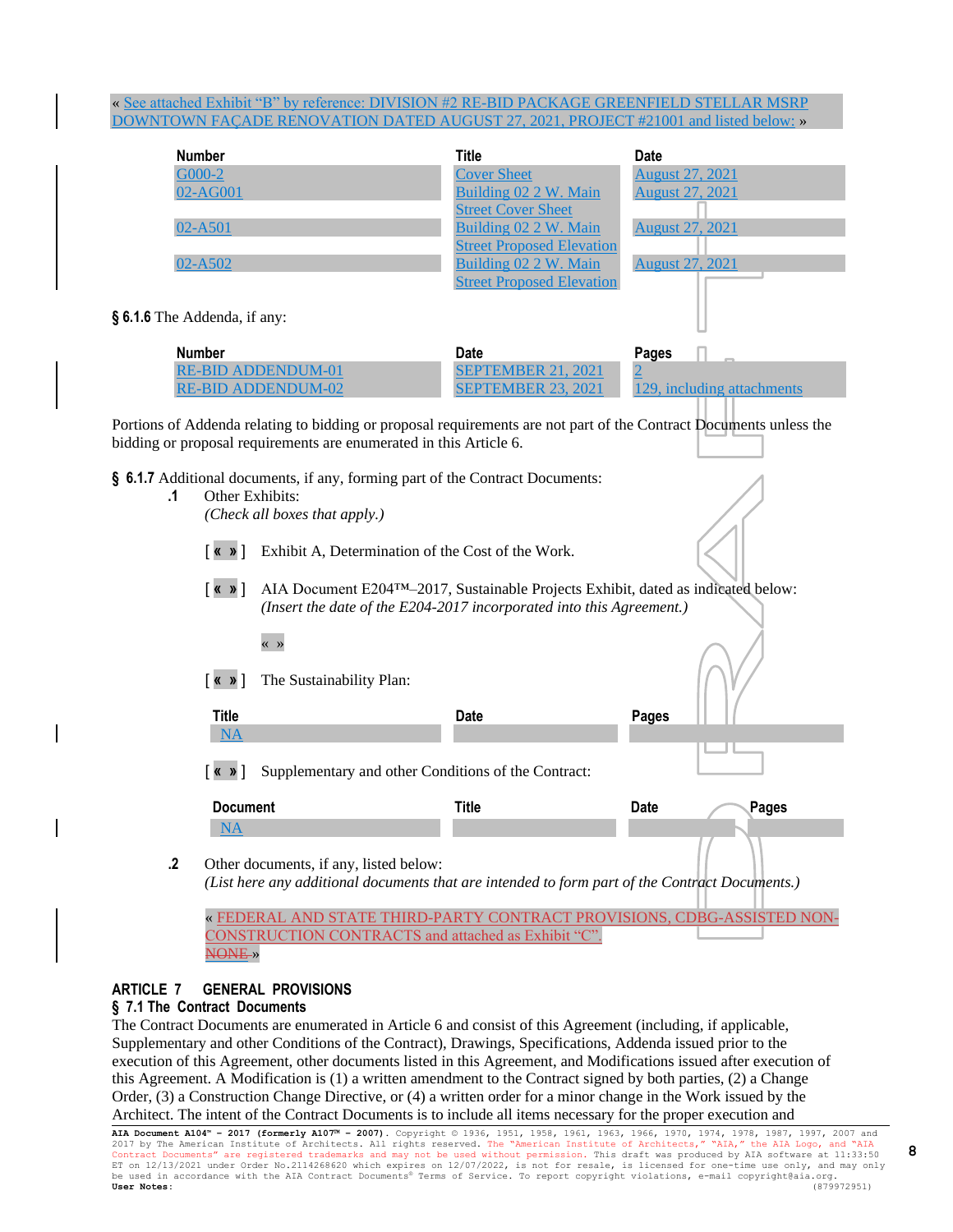completion of the Work by the Contractor. The Contract Documents are complementary, and what is required by one shall be as binding as if required by all; performance by the Contractor shall be required to the extent consistent with the Contract Documents and reasonably inferable from them as being necessary to produce the indicated results.

#### **§ 7.2 The Contract**

The Contract Documents form the Contract for Construction. The Contract represents the entire and integrated agreement between the parties hereto and supersedes prior negotiations, representations, or agreements, either written or oral. The Contract may be amended or modified only by a Modification. The Contract Documents shall not be construed to create a contractual relationship of any kind between any persons or entities other than the Owner and the Contractor.

# **§ 7.3 The Work**

The term "Work" means the construction and services required by the Contract Documents, whether completed or partially completed, and includes all other labor, materials, equipment, and services provided or to be provided by the Contractor to fulfill the Contractor's obligations. The Work may constitute the whole or a part of the Project.

#### **§ 7.4 Instruments of Service**

Instruments of Service are representations, in any medium of expression now known or later developed, of the tangible and intangible creative work performed by the Architect and the Architect's consultants under their respective professional services agreements. Instruments of Service may include, without limitation, studies, surveys, models, sketches, drawings, specifications, and other similar materials.

# **§ 7.5 Ownership and use of Drawings, Specifications and Other Instruments of Service**

**§ 7.5.1** The Architect and the Architect's consultants shall be deemed the authors and owners of their respective Instruments of Service, including the Drawings and Specifications, and will retain all common law, statutory and other reserved rights in their Instruments of Service, including copyrights. The Contractor, Subcontractors, Subsubcontractors, and suppliers shall not own or claim a copyright in the Instruments of Service. Submittal or distribution to meet official regulatory requirements or for other purposes in connection with the Project is not to be construed as publication in derogation of the Architect's or Architect's consultants' reserved rights.

**§ 7.5.2** The Contractor, Subcontractors, Sub-subcontractors and suppliers are authorized to use and reproduce the Instruments of Service provided to them, subject to the protocols established pursuant to Sections 7.6 and 7.7, solely and exclusively for execution of the Work. All copies made under this authorization shall bear the copyright notice, if any, shown on the Instruments of Service. The Contractor, Subcontractors, Sub-subcontractors, and suppliers may not use the Instruments of Service on other projects or for additions to this Project outside the scope of the Work without the specific written consent of the Owner, Architect and the Architect's consultants.

#### **§ 7.6 Digital Data Use and Transmission**

The parties shall agree upon protocols governing the transmission and use of Instruments of Service or any other information or documentation in digital form. The parties will use AIA Document E203™–2013, Building Information Modeling and Digital Data Exhibit, to establish the protocols for the development, use, transmission, and exchange of digital data.

#### **§ 7.7 Building Information Models Use and Reliance**

Any use of, or reliance on, all or a portion of a building information model without agreement to protocols governing the use of, and reliance on, the information contained in the model and without having those protocols set forth in AIA Document E203™–2013, Building Information Modeling and Digital Data Exhibit, and the requisite AIA Document G202™–2013, Project Building Information Modeling Protocol Form, shall be at the using or relying party's sole risk and without liability to the other party and its contractors or consultants, the authors of, or contributors to, the building information model, and each of their agents and employees.

#### **§ 7.8 Severability**

The invalidity of any provision of the Contract Documents shall not invalidate the Contract or its remaining provisions. If it is determined that any provision of the Contract Documents violates any law, or is otherwise invalid or unenforceable, then that provision shall be revised to the extent necessary to make that provision legal and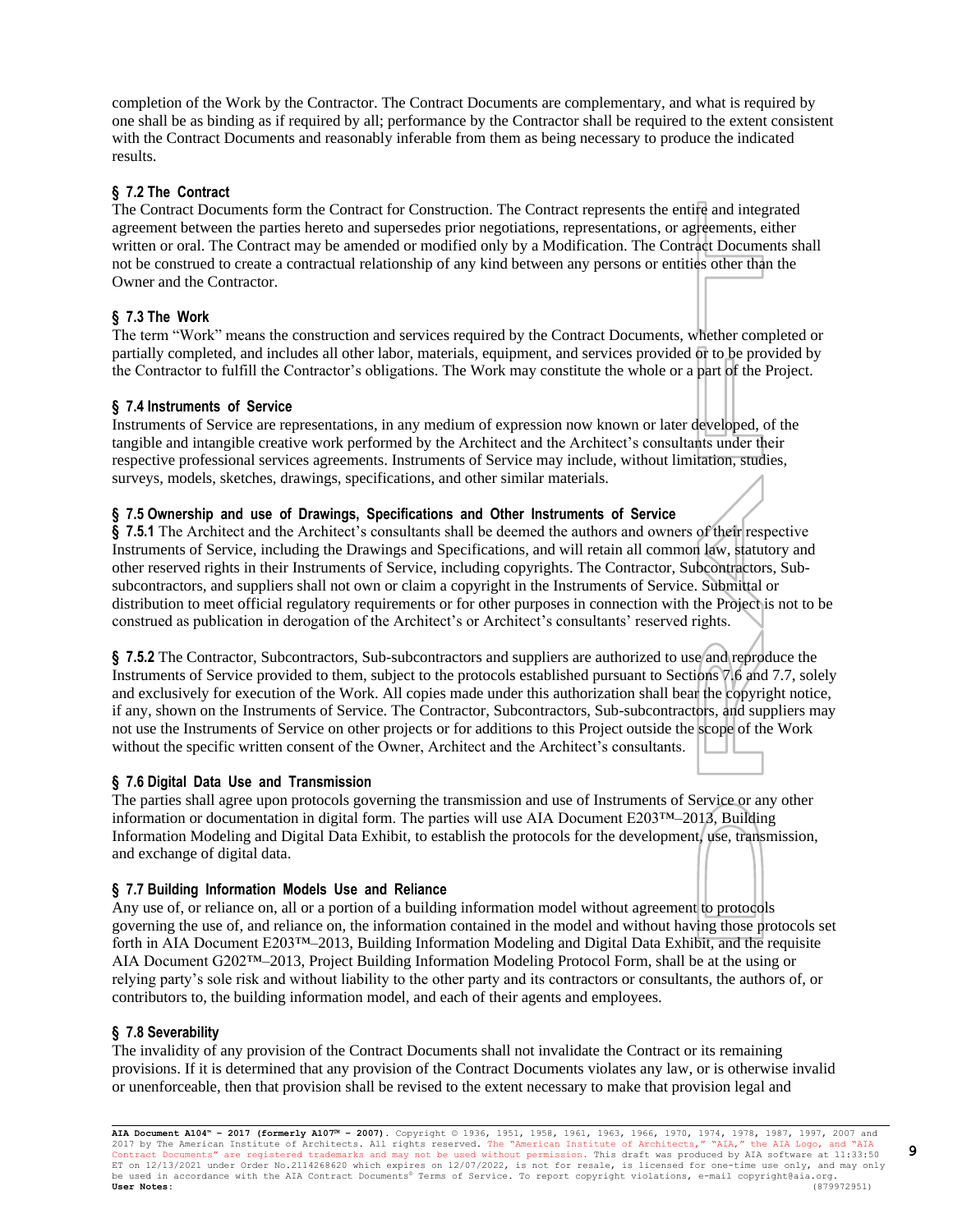enforceable. In such case the Contract Documents shall be construed, to the fullest extent permitted by law, to give effect to the parties' intentions and purposes in executing the Contract.

# **§ 7.9 Notice**

**§ 7.9.1** Except as otherwise provided in Section 7.9.2, where the Contract Documents require one party to notify or give notice to the other party, such notice shall be provided in writing to the designated representative of the party to whom the notice is addressed and shall be deemed to have been duly served if delivered in person, by mail, by courier, or by electronic transmission in accordance with AIA Document E203™–2013, Building Information Modeling and Digital Data Exhibit, if completed, or as otherwise set forth below:

*(If other than in accordance with AIA Document E203–2013, insert requirements for delivering Notice in electronic format such as name, title and email address of the recipient and whether and how the system will be required to generate a read receipt for the transmission.)*

#### « »

**§ 7.9.2** Notice of Claims shall be provided in writing and shall be deemed to have been duly served only if delivered to the designated representative of the party to whom the notice is addressed by certified or registered mail, or by courier providing proof of delivery.

#### **§ 7.10 Relationship of the Parties**

Where the Contract is based on the Cost of the Work plus the Contractor's Fee, with or without a Guaranteed Maximum Price, the Contractor accepts the relationship of trust and confidence established by this Agreement and covenants with the Owner to cooperate with the Architect and exercise the Contractor's skill and judgment in furthering the interests of the Owner; to furnish efficient business administration and supervision; to furnish at all times an adequate supply of workers and materials; and to perform the Work in an expeditious and economical manner consistent with the Owner's interests. The Owner agrees to furnish and approve, in a timely manner, information required by the Contractor and to make payments to the Contractor in accordance with the requirements of the Contract Documents.

#### **ARTICLE 8 OWNER**

#### **§ 8.1 Information and Services Required of the Owner**

§ **8.1.1** Prior to commencement of the Work, at the written request by the Contractor, the Owner shall furnish to the Contractor reasonable evidence that the Owner has made financial arrangements to fulfill the Owner's obligations under the Contract. The Contractor shall have no obligation to commence the Work until the Owner provides such evidence. If commencement of the Work is delayed under this Section 8.1.1, the Contract Time shall be extended appropriately.

**§ 8.1.2** The Owner shall furnish all necessary surveys and a legal description of the site.

**§ 8.1.3** The Contractor shall be entitled to rely on the accuracy of information furnished by the Owner but shall exercise proper precautions relating to the safe performance of the Work.

**§ 8.1.4** Except for permits and fees that are the responsibility of the Contractor under the Contract Documents, including those required under Section 9.6.1, the Owner shall secure and pay for other necessary approvals, easements, assessments, and charges required for the construction, use, or occupancy of permanent structures or for permanent changes in existing facilities.

#### **§ 8.2 Owner's Right to Stop the Work**

If the Contractor fails to correct Work which is not in accordance with the requirements of the Contract Documents, or repeatedly fails to carry out the Work in accordance with the Contract Documents, the Owner may issue a written order to the Contractor to stop the Work, or any portion thereof, until the cause for such order is eliminated; however, the right of the Owner to stop the Work shall not give rise to a duty on the part of the Owner to exercise this right for the benefit of the Contractor or any other person or entity.

#### **§ 8.3 Owner's Right to Carry Out the Work**

If the Contractor defaults or neglects to carry out the Work in accordance with the Contract Documents, and fails within a ten-day period after receipt of notice from the Owner to commence and continue correction of such default

**AIA Document A104™ – 2017 (formerly A107™ – 2007).** Copyright © 1936, 1951, 1958, 1961, 1963, 1966, 1970, 1974, 1978, 1987, 1997, 2007 and 2017 by The American Institute of Architects. All rights reserved. The "American Institute of Architects," "AIA," the AIA Logo, and "AIA<br>Contract Documents" are registered trademarks and may not be used without permission. Contract Documents" are registered trademarks and may not be used without permission. This draft was produced by AIA software at 11:33:50<br>ET on 12/13/2021 under Order No.2114268620 which expires on 12/07/2022, is not for r be used in accordance with the AIA Contract Documents® Terms of Service. To report copyright violations, e-mail copyright@aia.org.<br>User Notes: (879972951) **User Notes:** (879972951) **10**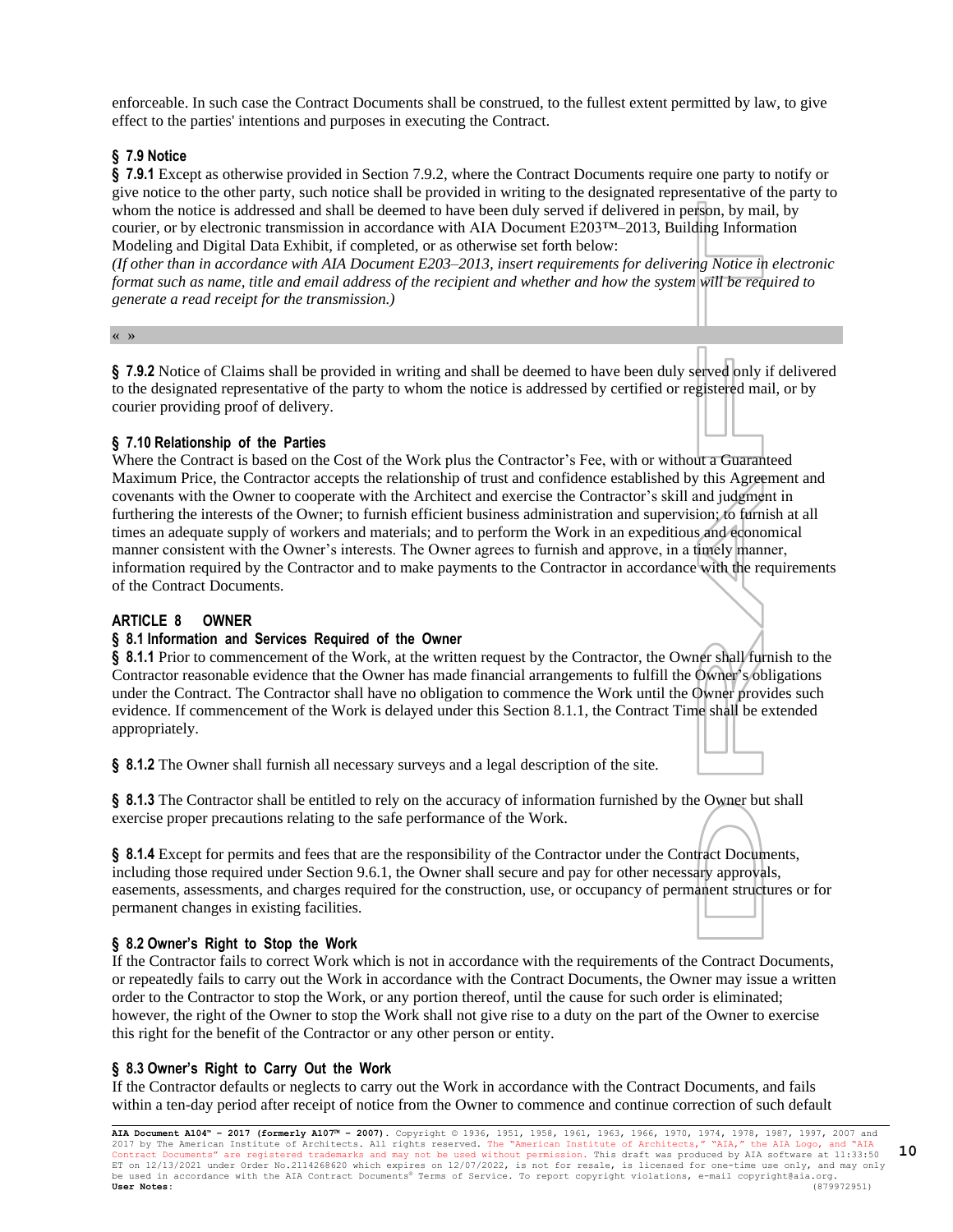or neglect with diligence and promptness, the Owner may, without prejudice to any other remedies the Owner may have, correct such default or neglect. Such action by the Owner and amounts charged to the Contractor are both subject to prior approval of the Architect and the Architect may, pursuant to Section 15.4.3, withhold or nullify a Certificate for Payment in whole or in part, to the extent reasonably necessary to reimburse the Owner for the reasonable cost of correcting such deficiencies, including the Owner's expenses and compensation for the Architect's additional services made necessary by such default, neglect, or failure. If the Contractor disagrees with the actions of the Owner or the Architect, or the amounts claimed as costs to the Owner, the Contractor may file a Claim pursuant to Article 21.

# **ARTICLE 9 CONTRACTOR**

#### **§ 9.1 Review of Contract Documents and Field Conditions by Contractor**

**§ 9.1.1** Execution of the Contract by the Contractor is a representation that the Contractor has visited the site, become generally familiar with local conditions under which the Work is to be performed and correlated personal observations with requirements of the Contract Documents.

**§ 9.1.2** Because the Contract Documents are complementary, the Contractor shall, before starting each portion of the Work, carefully study and compare the various Contract Documents relative to that portion of the Work, as well as the information furnished by the Owner pursuant to Section 8.1.2, shall take field measurements of any existing conditions related to that portion of the Work and shall observe any conditions at the site affecting it. These obligations are for the purpose of facilitating coordination and construction by the Contractor and are not for the purpose of discovering errors, omissions, or inconsistencies in the Contract Documents; however, the Contractor shall promptly report to the Architect any errors, inconsistencies, or omissions discovered by or made known to the Contractor as a request for information in such form as the Architect may require. It is recognized that the Contractor's review is made in the Contractor's capacity as a contractor and not as a licensed design professional unless otherwise specifically provided in the Contract Documents.

**§ 9.1.3** The Contractor is not required to ascertain that the Contract Documents are in accordance with applicable laws, statutes, ordinances, codes, rules and regulations, or lawful orders of public authorities, but the Contractor shall promptly report to the Architect any nonconformity discovered by or made known to the Contractor as a request for information in such form as the Architect may require.

#### **§ 9.2 Supervision and Construction Procedures**

**§ 9.2.1** The Contractor shall supervise and direct the Work, using the Contractor's best skill and attention. The Contractor shall be solely responsible for and have control over construction means, methods, techniques, sequences, and procedures, and for coordinating all portions of the Work under the Contract, unless the Contract Documents give other specific instructions concerning these matters.

**§ 9.2.2** The Contractor shall be responsible to the Owner for acts and omissions of the Contractor's employees, Subcontractors and their agents and employees, and other persons or entities performing portions of the Work for or on behalf of the Contractor or any of its Subcontractors.

#### **§ 9.3 Labor and Materials**

§ 9.3.1 Unless otherwise provided in the Contract Documents, the Contractor shall provide and pay for labor, materials, equipment, tools, construction equipment and machinery, water, heat, utilities, transportation, and other facilities and services necessary for proper execution and completion of the Work whether temporary or permanent and whether or not incorporated or to be incorporated in the Work.

**§ 9.3.2** The Contractor shall enforce strict discipline and good order among the Contractor's employees and other persons carrying out the Work. The Contractor shall not permit employment of unfit persons or persons not skilled in tasks assigned to them.

**§ 9.3.3** The Contractor may make a substitution only with the consent of the Owner, after evaluation by the Architect and in accordance with a Modification.

#### **§ 9.4 Warranty**

The Contractor warrants to the Owner and Architect that materials and equipment furnished under the Contract will be of good quality and new unless the Contract Documents require or permit otherwise. The Contractor further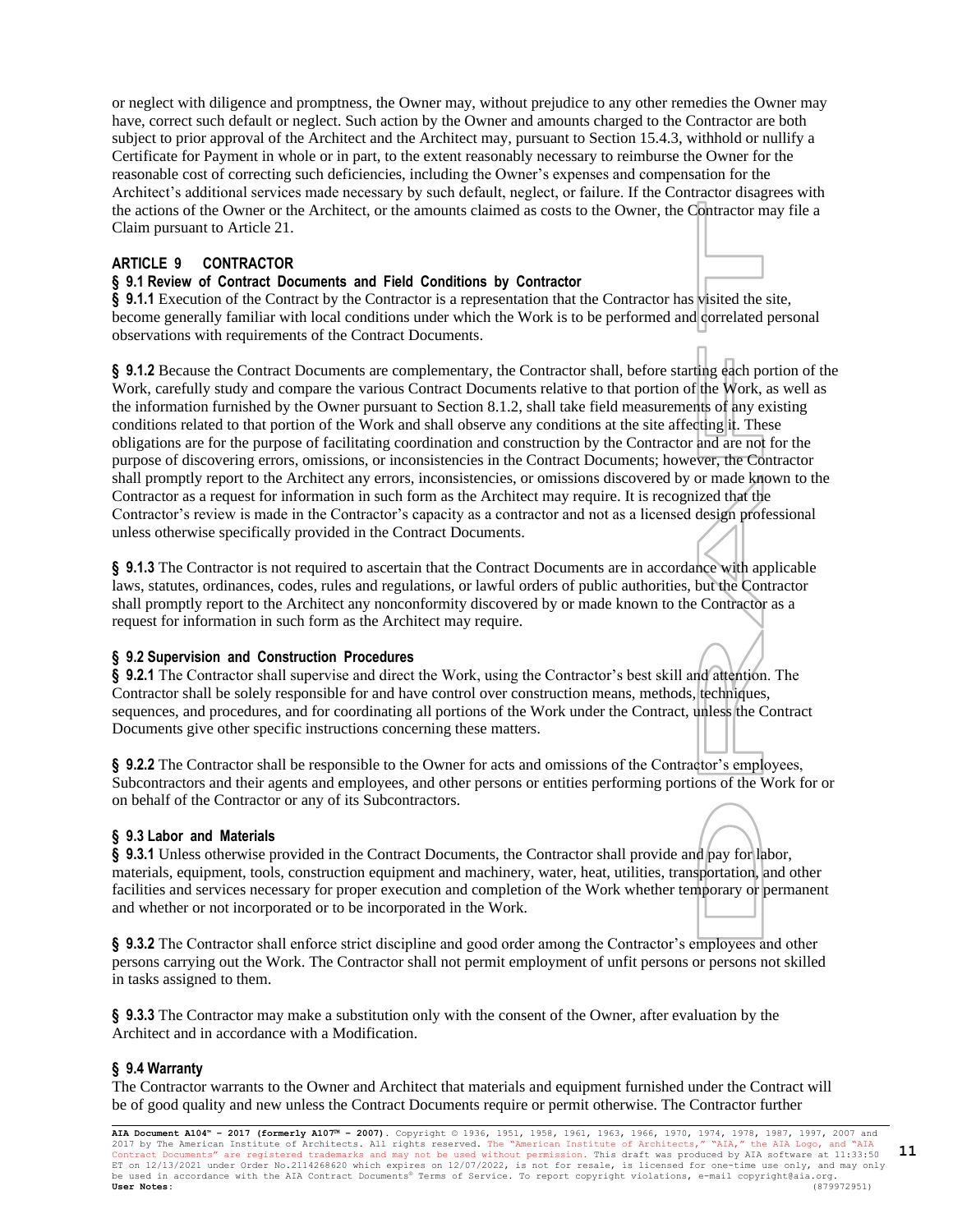warrants that the Work will conform to the requirements of the Contract Documents and will be free from defects, except for those inherent in the quality of the Work the Contract Documents require or permit. Work, materials, or equipment not conforming to these requirements may be considered defective. The Contractor's warranty excludes remedy for damage or defect caused by abuse, alterations to the Work not executed by the Contractor, improper or insufficient maintenance, improper operation or normal wear and tear under normal usage. All other warranties required by the Contract Documents shall be issued in the name of the Owner, or shall be transferable to the Owner, and shall commence in accordance with Section 15.6.3.

# **§ 9.5 Taxes**

The Contractor shall pay sales, consumer, use, and other similar taxes that are legally enacted when bids are received or negotiations concluded, whether or not yet effective or merely scheduled to go into effect.

#### **§ 9.6 Permits, Fees, Notices, and Compliance with Laws**

**§ 9.6.1** Unless otherwise provided in the Contract Documents, the Contractor Contractor shall secure and the Owner shall pay shall secure and pay for the building permit as well as other permits, fees, licenses, and inspections by government agencies necessary for proper execution and completion of the Work that are customarily secured after execution of the Contract and legally required at the time bids are received or negotiations concluded.

**§ 9.6.2** The Contractor shall comply with and give notices required by applicable laws, statutes, ordinances, codes, rules and regulations, and lawful orders of public authorities applicable to performance of the Work. If the Contractor performs Work knowing it to be contrary to applicable laws, statutes, ordinances, codes, rules and regulations, or lawful orders of public authorities, the Contractor shall assume appropriate responsibility for such Work and shall bear the costs attributable to correction.

#### **§ 9.7 Allowances**

The Contractor shall include in the Contract Sum all allowances stated in the Contract Documents. The Owner shall select materials and equipment under allowances with reasonable promptness. Allowance amounts shall include the costs to the Contractor of materials and equipment delivered at the site and all required taxes, less applicable trade discounts. Contractor's costs for unloading and handling at the site, labor, installation, overhead, profit, and other expenses contemplated for stated allowance amounts shall be included in the Contract Sum but not in the allowance.

#### **§ 9.8 Contractor's Construction Schedules**

**§ 9.8.1** The Contractor, promptly after being awarded the Contract, shall submit for the Owner's and Architect's information a Contractor's construction schedule for the Work. The schedule shall not exceed time limits current under the Contract Documents, shall be revised at appropriate intervals as required by the conditions of the Work and Project, shall be related to the entire Project to the extent required by the Contract Documents, and shall provide for expeditious and practicable execution of the Work.

**§ 9.8.2** The Contractor shall perform the Work in general accordance with the most recent schedule submitted to the Owner and Architect.

§ 9.8.3 Continuing the Work – Contractor shall diligently and uninterruptedly carry on the Work and adhere to the progress schedule during all disputes or disagreements with Owner. No Work shall be delayed or postponed pending resolution of any disputes or disagreements, except as CONTRACTOR and OWNER may otherwise specifically agree in writing. Any work stoppage, delay, suspension or significant reduction in manpower, or removal of equipment from the site, determined by the CONSTRUCTION INSPECTOR, ARCHITECT, OR OWNER to have occurred by reason of any such unresolved dispute or disagreement shall constitute an event of default thereby subjecting CONTRACTOR to termination of the Contract.

#### **§ 9.9 Submittals**

**§ 9.9.1** The Contractor shall review for compliance with the Contract Documents and submit to the Architect Shop Drawings, Product Data, Samples, and similar submittals required by the Contract Documents in coordination with the Contractor's construction schedule and in such sequence as to allow the Architect reasonable time for review. By submitting Shop Drawings, Product Data, Samples, and similar submittals, the Contractor represents to the Owner and Architect that the Contractor has (1) reviewed and approved them; (2) determined and verified materials, field measurements, and field construction criteria related thereto, or will do so; and (3) checked and coordinated the

**AIA Document A104™ – 2017 (formerly A107™ – 2007).** Copyright © 1936, 1951, 1958, 1961, 1963, 1966, 1970, 1974, 1978, 1987, 1997, 2007 and 2017 by The American Institute of Architects. All rights reserved. The "American Institute of Architects," "AIA," the AIA Logo, and "AIA<br>Contract Documents" are registered trademarks and may not be used without permission. ET on 12/13/2021 under Order No.2114268620 which expires on 12/07/2022, is not for resale, is licensed for one-time use only, and may only<br>be used in accordance with the AIA Contract Documents® Terms of Service. To report **User Notes:** (879972951) **12**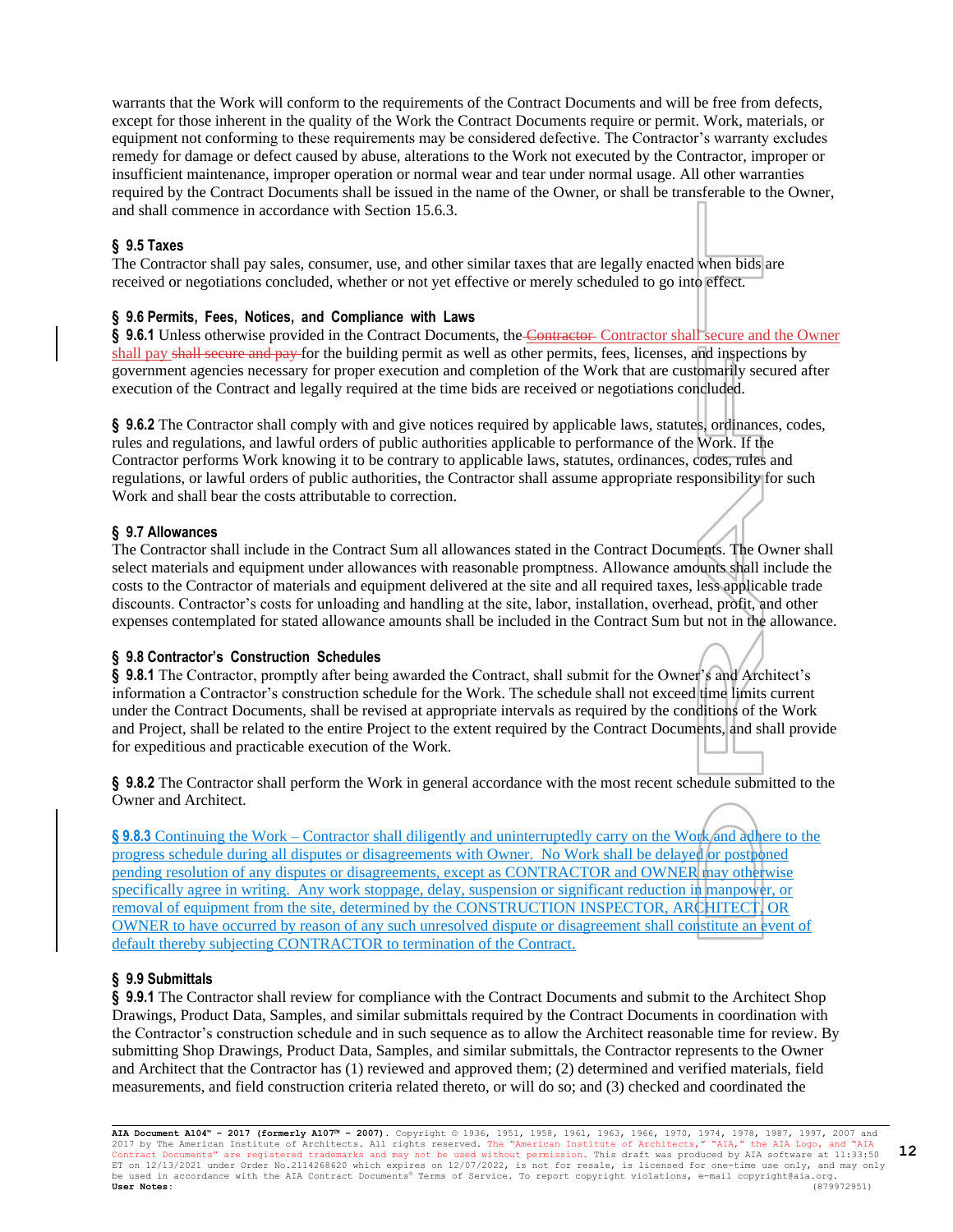information contained within such submittals with the requirements of the Work and of the Contract Documents. The Work shall be in accordance with approved submittals.

**§ 9.9.2** Shop Drawings, Product Data, Samples and similar submittals are not Contract Documents.

**§ 9.9.3** The Contractor shall not be required to provide professional services that constitute the practice of architecture or engineering unless such services are specifically required by the Contract Documents or unless the Contractor needs to provide such services in order to carry out the Contractor's own responsibilities. If professional design services or certifications by a design professional are specifically required, the Owner and the Architect will specify the performance and design criteria that such services must satisfy. The Contractor shall cause such services or certifications to be provided by an appropriately licensed design professional. If no criteria are specified, the design shall comply with applicable codes and ordinances. Each Party shall be entitled to rely upon the information provided by the other Party. The Architect will review and approve or take other appropriate action on submittals for the limited purpose of checking for conformance with information provided and the design concept expressed in the Contract Documents. The Architect's review of Shop Drawings, Product Data, Samples, and similar submittals shall be for the limited purpose of checking for conformance with information given and the design concept expressed in the Contract Documents. In performing such review, the Architect will approve, or take other appropriate action upon, the Contractor's Shop Drawings, Product Data, Samples, and similar submittals.

#### **§ 9.10 Use of Site**

The Contractor shall confine operations at the site to areas permitted by applicable laws, statutes, ordinances, codes, rules and regulations, lawful orders of public authorities, and the Contract Documents and shall not unreasonably encumber the site with materials or equipment.

#### **§ 9.11 Cutting and Patching**

The Contractor shall be responsible for cutting, fitting, or patching required to complete the Work or to make its parts fit together properly.

# **§ 9.12 Cleaning Up**

The Contractor shall keep the premises and surrounding area free from accumulation of waste materials and rubbish caused by operations under the Contract. At completion of the Work, the Contractor shall remove waste materials, rubbish, the Contractor's tools, construction equipment, machinery, and surplus material from and about the Project.

#### **§ 9.13 Access to Work**

The Contractor shall provide the Owner and Architect with access to the Work in preparation and progress wherever located.

#### **§ 9.14 Royalties, Patents and Copyrights**

The Contractor shall pay all royalties and license fees. The Contractor shall defend suits or claims for infringement of copyrights and patent rights and shall hold the Owner and Architect harmless from loss on account thereof, but shall not be responsible for defense or loss when a particular design, process, or product of a particular manufacturer or manufacturers is required by the Contract Documents or where the copyright violations are contained in Drawings, Specifications or other documents prepared by the Owner or Architect. However, if an infringement of a copyright or patent is discovered by, or made known to, the Contractor, the Contractor shall be responsible for the loss unless the information is promptly furnished to the Architect.

#### **§ 9.15 Indemnification**

**§ 9.15.1** To the fullest extent permitted by law, the Contractor shall indemnify and hold harmless the Owner, Architect, Architect's consultants, and agents and employees of any of them from and against claims, damages, losses and expenses, including but not limited to attorneys' fees, arising out of or resulting from performance of the Work, provided that such claim, damage, loss, or expense is attributable to bodily injury, sickness, disease or death, or to injury to or destruction of tangible property (other than the Work itself), but only to the extent caused by the negligent acts or omissions of the Contractor, a Subcontractor, anyone directly or indirectly employed by them, or anyone for whose acts they may be liable, regardless of whether or not such claim, damage, loss, or expense is caused in part by a party indemnified hereunder. Such obligation shall not be construed to negate, abridge, or reduce other rights or obligations of indemnity which would otherwise exist as to a party or person described in this Section 9.15.1.

**AIA Document A104™ – 2017 (formerly A107™ – 2007).** Copyright © 1936, 1951, 1958, 1961, 1963, 1966, 1970, 1974, 1978, 1987, 1997, 2007 and 2017 by The American Institute of Architects. All rights reserved. The "American Institute of Architects," "AIA," the AIA Logo, and "AIA<br>Contract Documents" are registered trademarks and may not be used without permission. Contract Documents" are registered trademarks and may not be used without permission. This draft was produced by AIA software at 11:33:50<br>ET on 12/13/2021 under Order No.2114268620 which expires on 12/07/2022, is not for r be used in accordance with the AIA Contract Documents® Terms of Service. To report copyright violations, e-mail copyright@aia.org.<br>User Notes: (879972951) **User Notes:** (879972951) **13**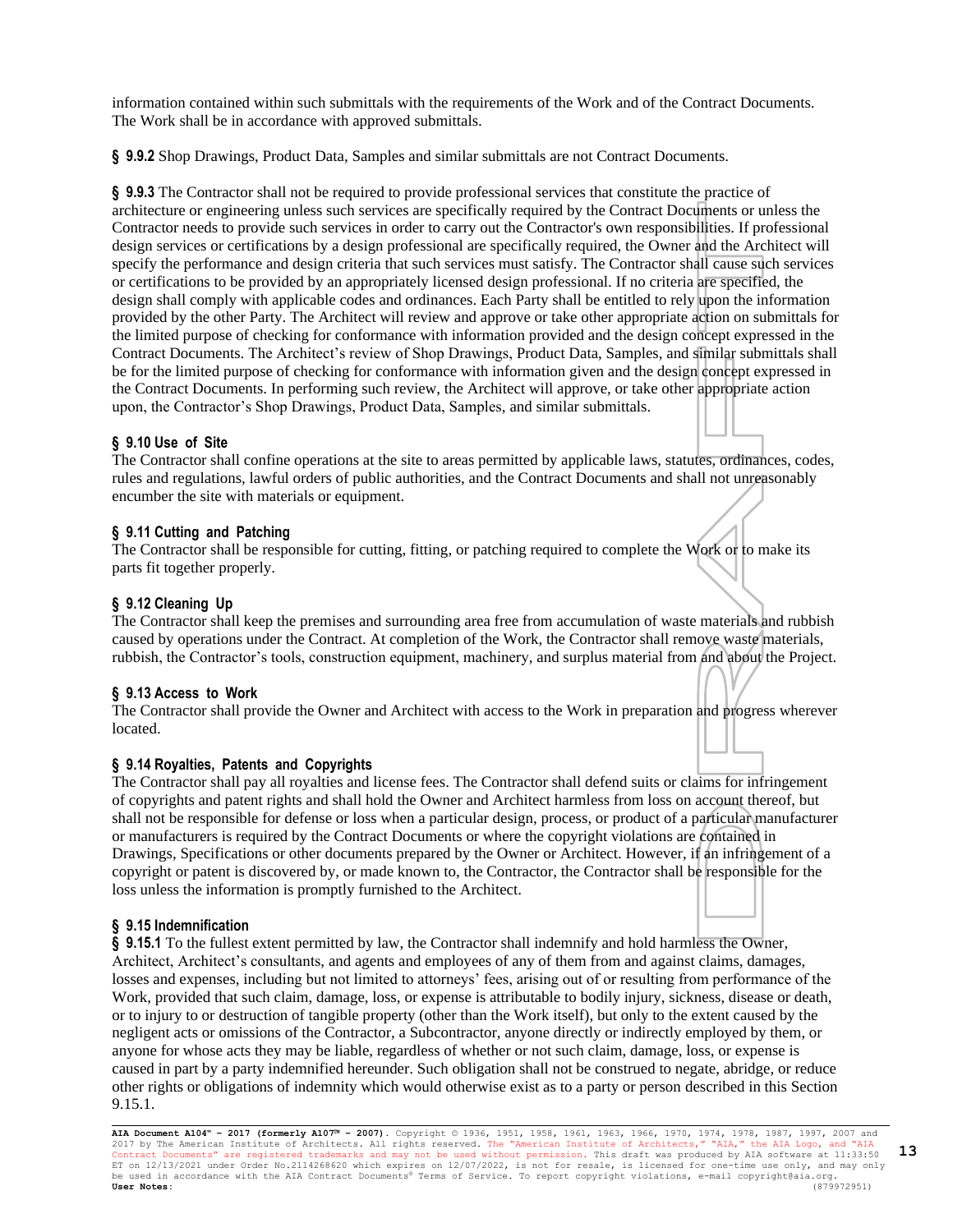**§ 9.15.2** In claims against any person or entity indemnified under this Section 9.15 by an employee of the Contractor, a Subcontractor, anyone directly or indirectly employed by them, or anyone for whose acts they may be liable, the indemnification obligation under Section 9.15.1 shall not be limited by a limitation on amount or type of damages, compensation or benefits payable by or for the Contractor or Subcontractor under workers' compensation acts, disability benefit acts or other employee benefit acts.

# **ARTICLE 10 ARCHITECT**

**§ 10.1** The Architect will provide administration of the Contract as described in the Contract Documents and will be an Owner's representative during construction, until the date the Architect issues the final Certificate for Payment. The Architect will have authority to act on behalf of the Owner only to the extent provided in the Contract Documents, unless otherwise modified in writing in accordance with other provisions of the Contract.

**§ 10.2** Duties, responsibilities, and limitations of authority of the Architect as set forth in the Contract Documents shall not be restricted, modified, or extended without written consent of the Owner, Contractor, and Architect. Consent shall not be unreasonably withheld.

**§ 10.3** The Architect will visit the site at intervals appropriate to the stage of the construction to become generally familiar with the progress and quality of the portion of the Work completed, and to determine in general, if the Work observed is being performed in a manner indicating that the Work, when fully completed, will be in accordance with the Contract Documents. However, the Architect will not be required to make exhaustive or continuous on-site inspections to check the quality or quantity of the Work. The Architect will not have control over, charge of, or responsibility for the construction means, methods, techniques, sequences, or procedures, or for safety precautions and programs in connection with the Work, since these are solely the Contractor's rights and responsibilities under the Contract Documents.

**§ 10.4** On the basis of the site visits, the Architect will keep the Owner reasonably informed about the progress and quality of the portion of the Work completed, and promptly report to the Owner (1) known deviations from the Contract Documents, (2) known deviations from the most recent construction schedule submitted by the Contractor, and (3) defects and deficiencies observed in the Work. The Architect will not be responsible for the Contractor's failure to perform the Work in accordance with the requirements of the Contract Documents. The Architect will not have control over or charge of and will not be responsible for acts or omissions of the Contractor, Subcontractors, or their agents or employees, or any other persons or entities performing portions of the Work.

**§ 10.5** Based on the Architect's evaluations of the Work and of the Contractor's Applications for Payment, the Architect will review and certify the amounts due the Contractor and will issue Certificates for Payment in such amounts.

**§ 10.6** The Architect has authority to reject Work that does not conform to the Contract Documents and to require inspection or testing of the Work.

**§ 10.7** The Architect will review and approve or take other appropriate action upon, the Contractor's submittals such as Shop Drawings, Product Data, and Samples, but only for the limited purpose of checking for conformance with information given and the design concept expressed in the Contract Documents.

**§ 10.8** The Architect will interpret and decide matters concerning performance under, and requirements of, the Contract Documents on written request of either the Owner or Contractor. The Architect will make initial decisions on all claims, disputes, and other matters in question between the Owner and Contractor but will not be liable for results of any interpretations or decisions rendered in good faith.

**§ 10.9** The Architect's decisions on matters relating to aesthetic effect will be final if consistent with the intent expressed in the Contract Documents.

# **ARTICLE 11 SUBCONTRACTORS**

**§ 11.1** A Subcontractor is a person or entity who has a direct contract with the Contractor to perform a portion of the Work at the site.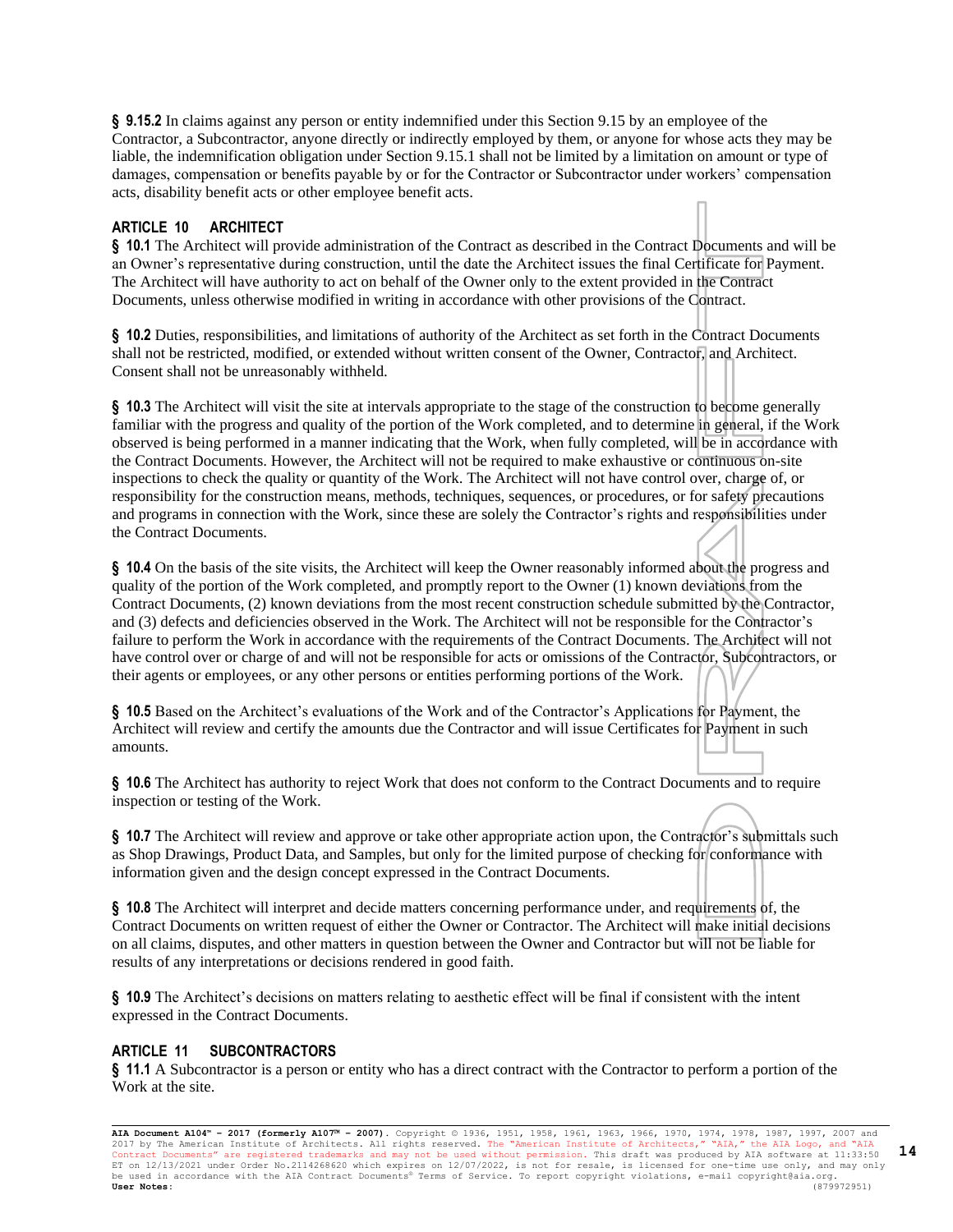**§ 11.2** Unless otherwise stated in the Contract Documents, the Contractor, as soon as practicable after award of the Contract, shall notify the Owner and Architect of the Subcontractors or suppliers proposed for each of the principal portions of the Work. The Contractor shall not contract with any Subcontractor or supplier to whom the Owner or Architect has made reasonable written objection within ten days after receipt of the Contractor's list of Subcontractors and suppliers. If the proposed but rejected Subcontractor was reasonably capable of performing the Work, the Contract Sum and Contract Time shall be increased or decreased by the difference, if any, occasioned by such change, and an appropriate Change Order shall be issued before commencement of the substitute Subcontractor's Work. The Contractor shall not be required to contract with anyone to whom the Contractor has made reasonable objection.

**§ 11.3** Contracts between the Contractor and Subcontractors shall (1) require each Subcontractor, to the extent of the Work to be performed by the Subcontractor, to be bound to the Contractor by the terms of the Contract Documents, and to assume toward the Contractor all the obligations and responsibilities, including the responsibility for safety of the Subcontractor's Work, which the Contractor, by the Contract Documents, assumes toward the Owner and Architect, and (2) allow the Subcontractor the benefit of all rights, remedies and redress against the Contractor that the Contractor, by these Contract Documents, has against the Owner.

# **ARTICLE 12 CONSTRUCTION BY OWNER OR BY SEPARATE CONTRACTORS**

**§ 12.1** The term "Separate Contractor(s)" shall mean other contractors retained by the Owner under separate agreements. The Owner reserves the right to perform construction or operations related to the Project with the Owner's own forces, and with Separate Contractors retained under Conditions of the Contract substantially similar to those of this Contract, including those provisions of the Conditions of the Contract related to insurance and waiver of subrogation.

**§ 12.2** The Contractor shall afford the Owner and Separate Contractors reasonable opportunity for introduction and storage of their materials and equipment and performance of their activities, and shall connect and coordinate the Contractor's activities with theirs as required by the Contract Documents.

**§ 12.3** The Owner shall be reimbursed by the Contractor for costs incurred by the Owner which are payable to a Separate Contractor because of delays, improperly timed activities, or defective construction of the Contractor. The Owner shall be responsible to the Contractor for costs incurred by the Contractor because of delays, improperly timed activities, damage to the Work, or defective construction of a Separate Contractor.

#### **ARTICLE 13 CHANGES IN THE WORK**

**§ 13.1** By appropriate Modification, changes in the Work may be accomplished after execution of the Contract. The Owner, without invalidating the Contract, may order changes in the Work within the general scope of the Contract consisting of additions, deletions, or other revisions, with the Contract Sum and Contract Time being adjusted accordingly. Such changes in the Work shall be authorized by written Change Order signed by the Owner, Contractor, and Architect, or by written Construction Change Directive signed by the Owner and Architect. Upon issuance of the Change Order or Construction Change Directive, the Contractor shall proceed promptly with such changes in the Work, unless otherwise provided in the Change Order or Construction Change Directive.

**§ 13.2** Adjustments in the Contract Sum and Contract Time resulting from a change in the Work shall be determined by mutual agreement of the parties or, in the case of a Construction Change Directive signed only by the Owner and Architect, by the Contractor's cost of labor, material, equipment, and reasonable overhead and profit, unless the parties agree on another method for determining the cost or credit. Pending final determination of the total cost of a Construction Change Directive, the Contractor may request payment for Work completed pursuant to the Construction Change Directive. The Architect will make an interim determination of the amount of payment due for purposes of certifying the Contractor's monthly Application for Payment. When the Owner and Contractor agree on adjustments to the Contract Sum and Contract Time arising from a Construction Change Directive, the Architect will prepare a Change Order.

**§ 13.3** The Architect will have authority to order minor changes in the Work not involving adjustment in the Contract Sum or extension of the Contract Time and not inconsistent with the intent of the Contract Documents. Such changes shall be effected by written order and shall be binding on the Owner and Contractor. The Contractor shall carry out such written orders promptly. If the Contractor believes that the proposed minor change in the Work

**AIA Document A104™ – 2017 (formerly A107™ – 2007).** Copyright © 1936, 1951, 1958, 1961, 1963, 1966, 1970, 1974, 1978, 1987, 1997, 2007 and 2017 by The American Institute of Architects. All rights reserved. The "American Institute of Architects," "AIA," the AIA Logo, and "AIA<br>Contract Documents" are registered trademarks and may not be used without permission. ET on 12/13/2021 under Order No.2114268620 which expires on 12/07/2022, is not for resale, is licensed for one-time use only, and may only<br>be used in accordance with the AIA Contract Documents® Terms of Service. To report **User Notes:** (879972951) **15**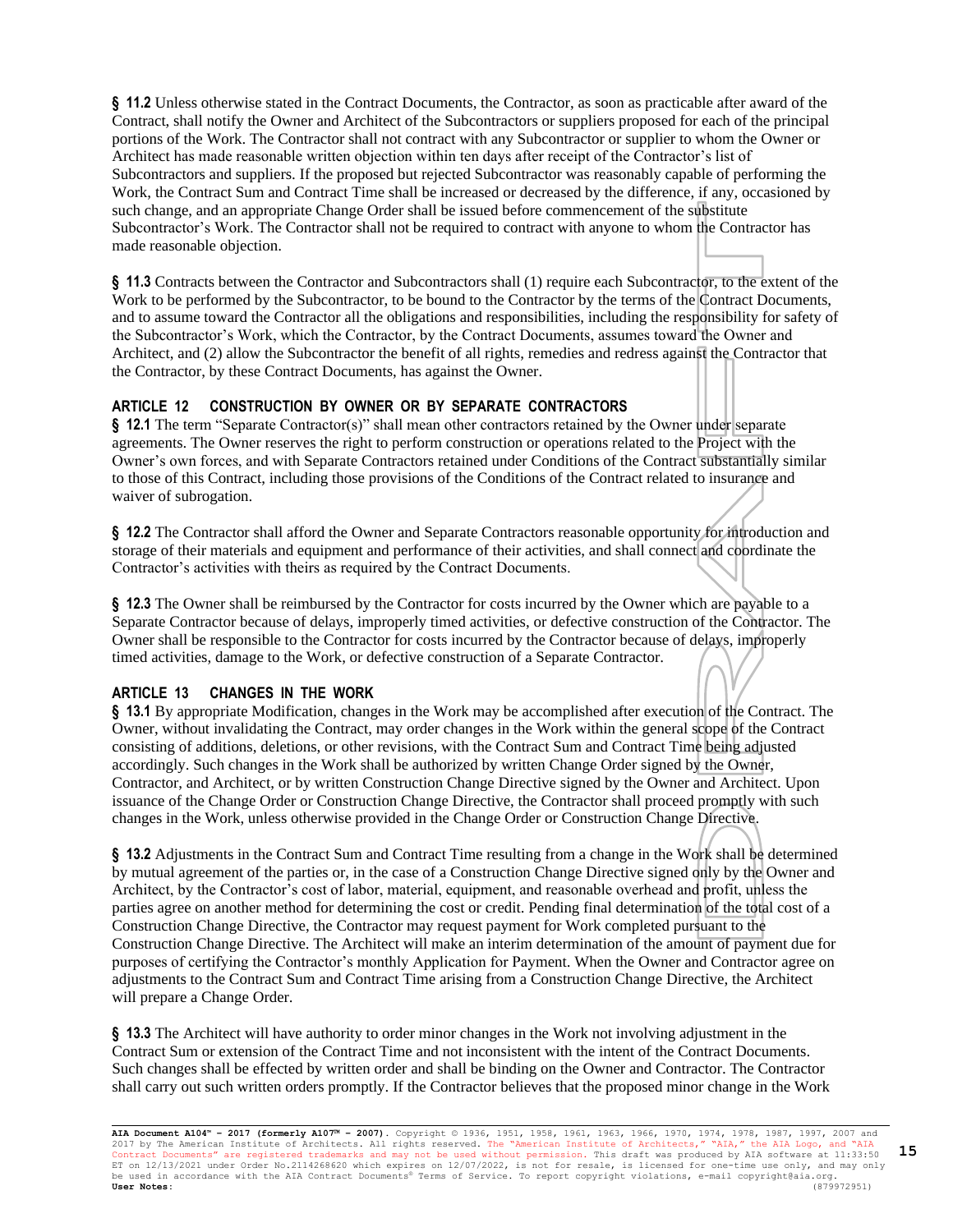will affect the Contract Sum or Contract Time, the Contractor shall notify the Architect and shall not proceed to implement the change in the Work.

**§ 13.4** If concealed or unknown physical conditions are encountered at the site that differ materially from those indicated in the Contract Documents or from those conditions ordinarily found to exist, the Contract Sum and Contract Time shall be equitably adjusted as mutually agreed between the Owner and Contractor; provided that the Contractor provides notice to the Owner and Architect promptly and before conditions are disturbed.

# **ARTICLE 14 TIME**

**§ 14.1** Time limits stated in the Contract Documents are of the essence of the Contract. By executing this Agreement the Contractor confirms that the Contract Time is a reasonable period for performing the Work.

**§ 14.2** Unless otherwise provided, Contract Time is the period of time, including authorized adjustments, allotted in the Contract Documents for Substantial Completion of the Work.

**§ 14.3** The term "day" as used in the Contract Documents shall mean calendar day unless otherwise specifically defined.

**§ 14.4** The date of Substantial Completion is the date certified by the Architect in accordance with Section 15.6.3.

**§ 14.5** If the Contractor is delayed at any time in the commencement or progress of the Work by (1) changes ordered in the Work; (2) by labor disputes, fire, unusual delay in deliveries, abnormal adverse weather conditions not reasonably anticipatable, unavoidable casualties, or any causes beyond the Contractor's control; or (3) by other causes that the Contractor asserts, and the Architect determines, justify delay, then the Contract Time shall be extended for such reasonable time as the Architect may determine, subject to the provisions of Article 21.

#### **ARTICLE 15 PAYMENTS AND COMPLETION**

#### **§ 15.1 Schedule of Values**

**§ 15.1.1** Where the Contract is based on a Stipulated Sum or the Cost of the Work with a Guaranteed Maximum Price pursuant to Section 3.2 or 3.4, the Contractor shall submit a schedule of values to the Architect before the first Application for Payment, allocating the entire Stipulated Sum or Guaranteed Maximum Price to the various portions of the Work. The schedule of values shall be prepared in the form, and supported by the data to substantiate its accuracy required by the Architect. This schedule of values shall be used as a basis for reviewing the Contractor's Applications for Payment.

**§ 15.1.2** The allocation of the Stipulated Sum or Guaranteed Maximum Price under this Section 15.1 shall not constitute a separate stipulated sum or guaranteed maximum price for each individual line item in the schedule of values.

#### **§ 15.2 Control Estimate**

**§ 15.2.1** Where the Contract Sum is the Cost of the Work, plus the Contractor's Fee without a Guaranteed Maximum Price pursuant to Section 3.3, the Contractor shall prepare and submit to the Owner a Control Estimate within 14 days of executing this Agreement. The Control Estimate shall include the estimated Cost of the Work plus the Contractor's Fee.

**§ 15.2.2** The Control Estimate shall include:

- **.1** the documents enumerated in Article 6, including all Modifications thereto;
- **.2** a list of the assumptions made by the Contractor in the preparation of the Control Estimate to supplement the information provided by the Owner and contained in the Contract Documents;
- **.3** a statement of the estimated Cost of the Work organized by trade categories or systems and the Contractor's Fee;
- **.4** a project schedule upon which the Control Estimate is based, indicating proposed Subcontractors, activity sequences and durations, milestone dates for receipt and approval of pertinent information, schedule of shop drawings and samples, procurement and delivery of materials or equipment the Owner's occupancy requirements, and the date of Substantial Completion; and
- **.5** a list of any contingency amounts included in the Control Estimate for further development of design and construction.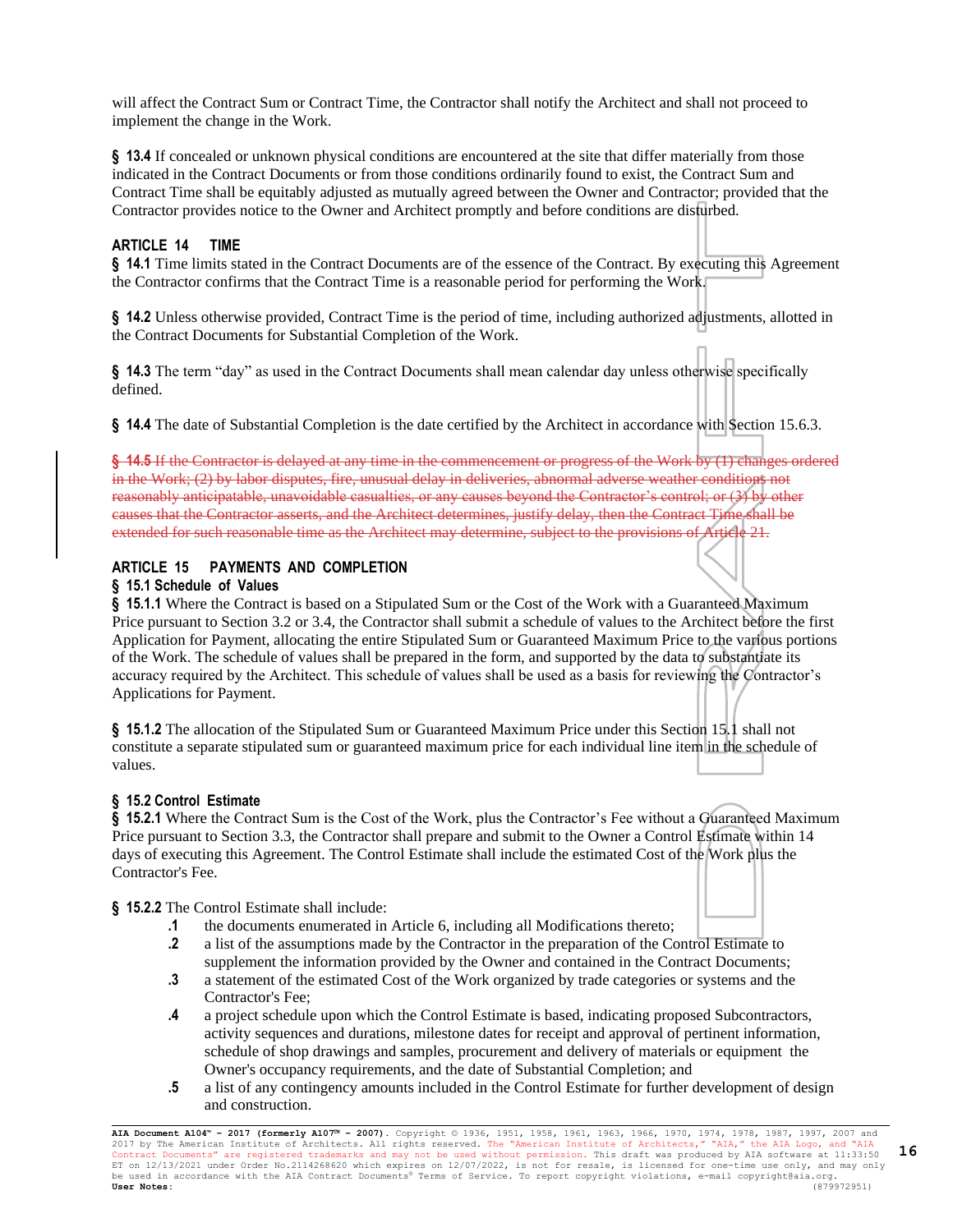**§ 15.2.3** When the Control Estimate is acceptable to the Owner and Architect, the Owner shall acknowledge it in writing. The Owner's acceptance of the Control Estimate does not imply that the Control Estimate constitutes a Guaranteed Maximum Price.

**§ 15.2.4** The Contractor shall develop and implement a detailed system of cost control that will provide the Owner and Architect with timely information as to the anticipated total Cost of the Work. The cost control system shall compare the Control Estimate with the actual cost for activities in progress and estimates for uncompleted tasks and proposed changes. This information shall be reported to the Owner, in writing, no later than the Contractor's first Application for Payment and shall be revised and submitted with each Application for Payment.

**§ 15.2.5** The Owner shall authorize preparation of revisions to the Contract Documents that incorporate the agreedupon assumptions contained in the Control Estimate. The Owner shall promptly furnish such revised Contract Documents to the Contractor. The Contractor shall notify the Owner and Architect of any inconsistencies between the Control Estimate and the revised Contract Documents.

# **§ 15.3 Applications for Payment**

**§ 15.3.1** At least ten days before the date established for each progress payment, the Contractor shall submit to the Architect an itemized Application for Payment prepared in accordance with the schedule of values, if required under Section 15.1, for completed portions of the Work. The application shall be notarized, if required; be supported by all data substantiating the Contractor's right to payment that the Owner or Architect require; shall reflect retainage if provided for in the Contract Documents; and include any revised cost control information required by Section 15.2.4. Applications for Payment shall not include requests for payment for portions of the Work for which the Contractor does not intend to pay a Subcontractor or supplier, unless such Work has been performed by others whom the Contractor intends to pay.

**§ 15.3.2** With each Application for Payment where the Contract Sum is based upon the Cost of the Work, or the Cost of the Work with a Guaranteed Maximum Price, the Contractor shall submit payrolls, petty cash accounts, receipted invoices or invoices with check vouchers attached, and any other evidence required by the Owner to demonstrate that cash disbursements already made by the Contractor on account of the Cost of the Work equal or exceed progress payments already received by the Contractor plus payrolls for the period covered by the present Application for Payment, less that portion of the progress payments attributable to the Contractor's Fee.

**§ 15.3.3** Payments shall be made on account of materials and equipment delivered and suitably stored at the site for subsequent incorporation in the Work. If approved in advance by the Owner, payment may similarly be made for materials and equipment stored, and protected from damage, off the site at a location agreed upon in writing.

**§ 15.3.4** The Contractor warrants that title to all Work covered by an Application for Payment will pass to the Owner no later than the time of payment. The Contractor further warrants that upon submittal of an Application for Payment all Work for which Certificates for Payment have been previously issued and payments received from the Owner shall, to the best of the Contractor's knowledge, information and belief, be free and clear of liens, claims, security interests or other encumbrances adverse to the Owner's interests.

# **§ 15.4 Certificates for Payment**

**§ 15.4.1** The Architect will, within seven days after receipt of the Contractor's Application for Payment, either issue to the Owner a Certificate for Payment, with a copy to the Contractor, for such amount as the Architect determines is properly due, or notify the Contractor and Owner of the Architect's reasons for withholding certification in whole or in part as provided in Section 15.4.3.

**§ 15.4.2** The issuance of a Certificate for Payment will constitute a representation by the Architect to the Owner, based on the Architect's evaluations of the Work and the data in the Application for Payment, that, to the best of the Architect's knowledge, information, and belief, the Work has progressed to the point indicated, the quality of the Work is in accordance with the Contract Documents, and the Contractor is entitled to payment in the amount certified. The foregoing representations are subject to an evaluation of the Work for conformance with the Contract Documents upon Substantial Completion, to results of subsequent tests and inspections, to correction of minor deviations from the Contract Documents prior to completion and to specific qualifications expressed by the Architect. However, the issuance of a Certificate for Payment will not be a representation that the Architect has (1)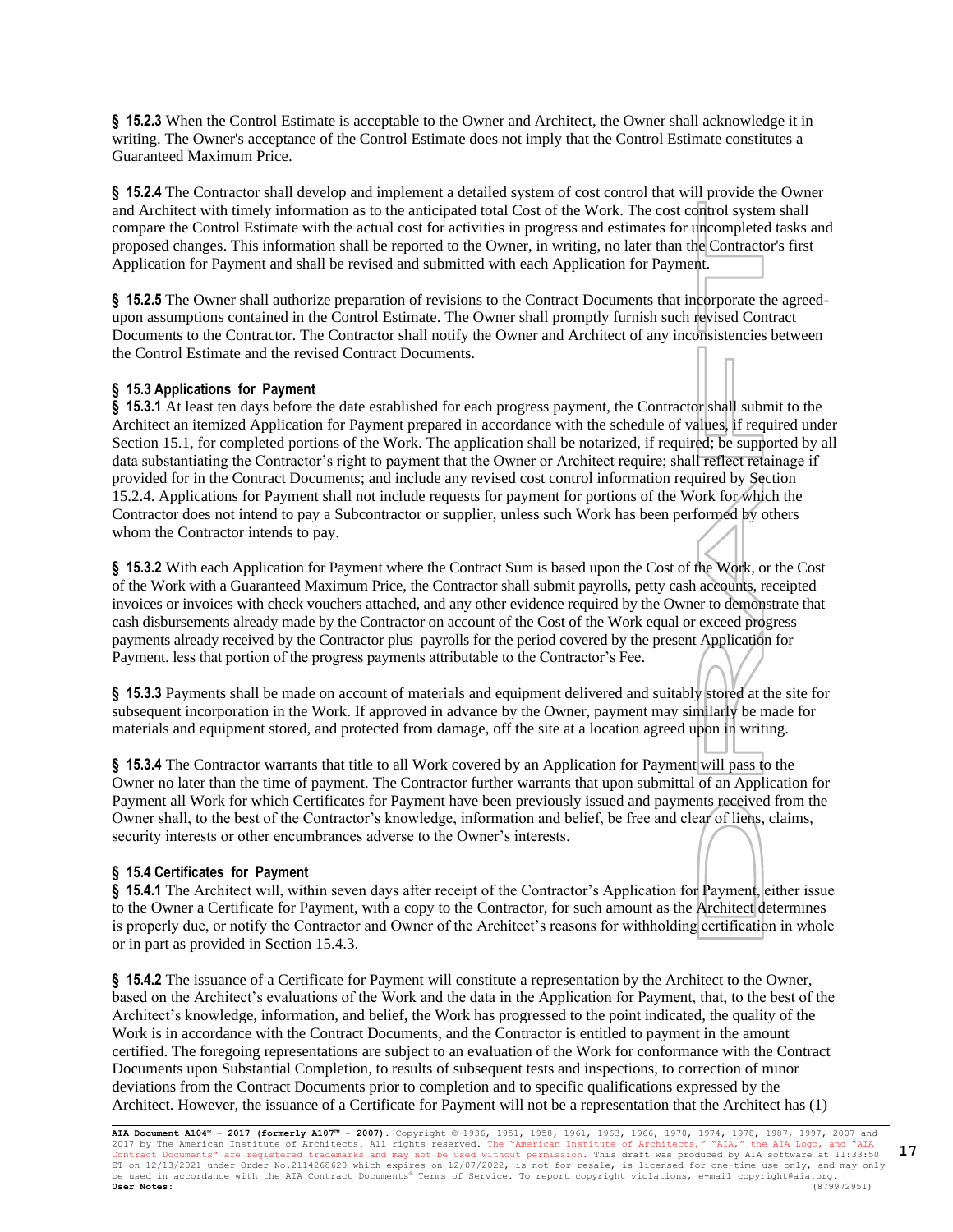made exhaustive or continuous on-site inspections to check the quality or quantity of the Work; (2) reviewed construction means, methods, techniques, sequences, or procedures; (3) reviewed copies of requisitions received from Subcontractors and suppliers and other data requested by the Owner to substantiate the Contractor's right to payment; or (4) made examination to ascertain how or for what purpose the Contractor has used money previously paid on account of the Contract Sum.

**§ 15.4.3** The Architect may withhold a Certificate for Payment in whole or in part, to the extent reasonably necessary to protect the Owner, if in the Architect's opinion the representations to the Owner required by Section 15.4.2 cannot be made. If the Architect is unable to certify payment in the amount of the Application, the Architect will notify the Contractor and Owner as provided in Section 15.4.1. If the Contractor and the Architect cannot agree on a revised amount, the Architect will promptly issue a Certificate for Payment for the amount for which the Architect is able to make such representations to the Owner. The Architect may also withhold a Certificate for Payment or, because of subsequently discovered evidence, may nullify the whole or a part of a Certificate for Payment previously issued, to such extent as may be necessary in the Architect's opinion to protect the Owner from loss for which the Contractor is responsible, including loss resulting from acts and omissions described in Section 9.2.2, because of

- **.1** defective Work not remedied;
- **.2** third-party claims filed or reasonable evidence indicating probable filing of such claims unless security acceptable to the Owner is provided by the Contractor;
- **.3** failure of the Contractor to make payments properly to Subcontractors or suppliers for labor, materials or equipment;
- **.4** reasonable evidence that the Work cannot be completed for the unpaid balance of the Contract Sum;
- **.5** damage to the Owner or a Separate Contractor;
- **.6** reasonable evidence that the Work will not be completed within the Contract Time and that the unpaid balance would not be adequate to cover actual or liquidated damages for the anticipated delay; or
- **.7** repeated failure to carry out the Work in accordance with the Contract Documents.

**§ 15.4.4** When either party disputes the Architect's decision regarding a Certificate for Payment under Section 15.4.3, in whole or in part, that party may submit a Claim in accordance with Article 21.

#### **§ 15.5 Progress Payments**

**§ 15.5.1** The Contractor shall pay each Subcontractor, no later than seven days after receipt of payment from the Owner, the amount to which the Subcontractor is entitled, reflecting percentages actually retained from payments to the Contractor on account of the Subcontractor's portion of the Work. The Contractor shall, by appropriate agreement with each Subcontractor, require each Subcontractor to make payments to sub-subcontractors in a similar manner.

**§ 15.5.2** Neither the Owner nor Architect shall have an obligation to pay or see to the payment of money to a Subcontractor or supplier except as may otherwise be required by law.

**§ 15.5.3** A Certificate for Payment, a progress payment, or partial or entire use or occupancy of the Project by the Owner shall not constitute acceptance of Work not in accordance with the Contract Documents.

**§ 15.5.4** Provided the Owner has fulfilled its payment obligations under the Contract Documents, the Contractor shall defend and indemnify the Owner from all loss, liability, damage or expense, including reasonable attorney's fees and litigation expenses, arising out of any lien claim or other claim for payment by any Subcontractor or supplier of any tier. Upon receipt of notice of a lien claim or other claim for payment, the Owner shall notify the Contractor. If approved by the applicable court, when required, the Contractor may substitute a surety bond for the property against which the lien or other claim for payment has been asserted.

#### **§ 15.6 Substantial Completion**

**§ 15.6.1** Substantial Completion is the stage in the progress of the Work when the Work or designated portion thereof is sufficiently complete in accordance with the Contract Documents so that the Owner can occupy or utilize the Work for its intended use.

**AIA Document A104™ – 2017 (formerly A107™ – 2007).** Copyright © 1936, 1951, 1958, 1961, 1963, 1966, 1970, 1974, 1978, 1987, 1997, 2007 and 2017 by The American Institute of Architects. All rights reserved. The "American Institute of Architects," "AIA," the AIA Logo, and "AIA<br>Contract Documents" are registered trademarks and may not be used without permission. ET on 12/13/2021 under Order No.2114268620 which expires on 12/07/2022, is not for resale, is licensed for one-time use only, and may only<br>be used in accordance with the AIA Contract Documents® Terms of Service. To report **User Notes:** (879972951) **18**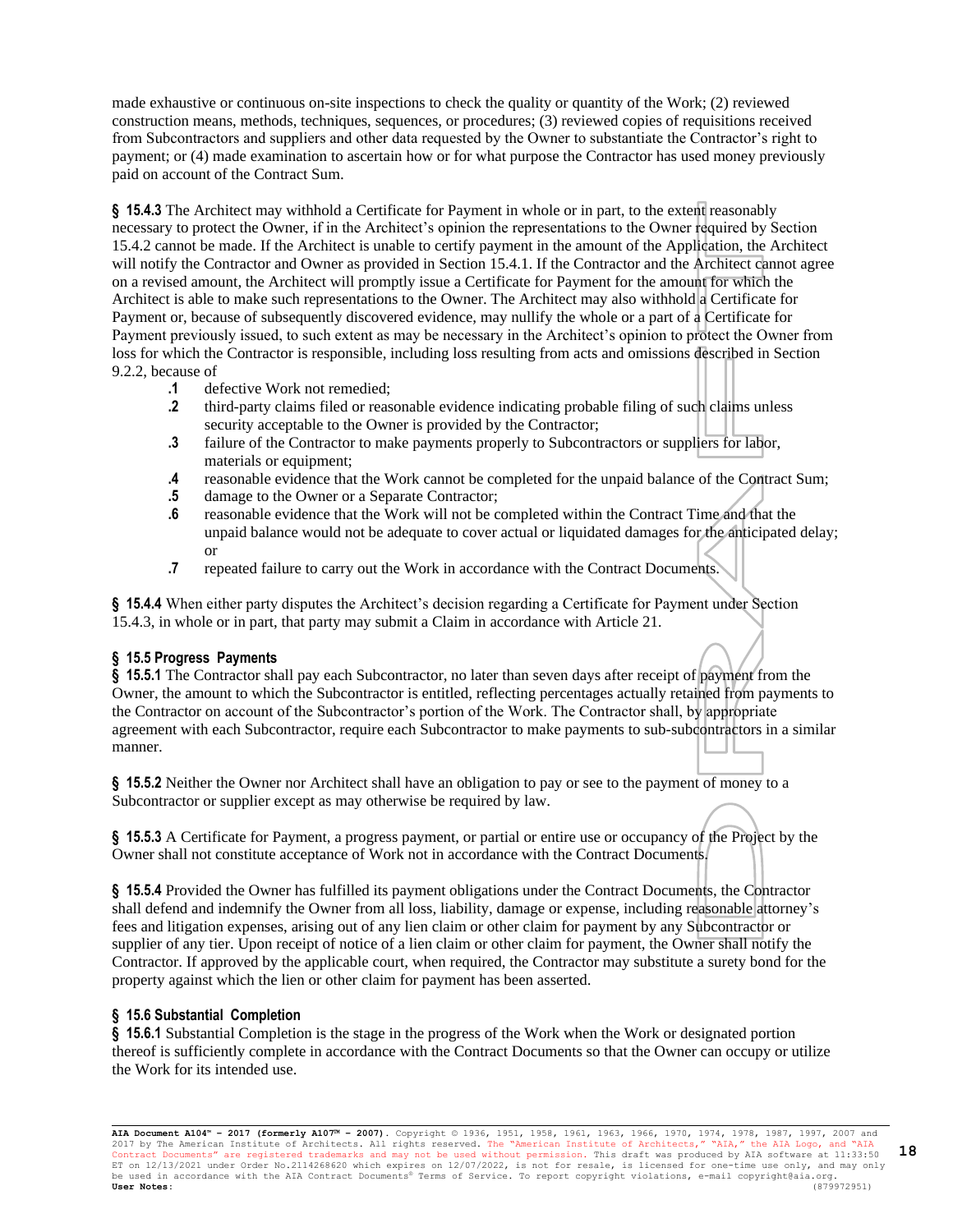**§ 15.6.2** When the Contractor considers that the Work, or a portion thereof which the Owner agrees to accept separately, is substantially complete, the Contractor shall prepare and submit to the Architect a comprehensive list of items to be completed or corrected prior to final payment. Failure to include an item on such list does not alter the responsibility of the Contractor to complete all Work in accordance with the Contract Documents.

**§ 15.6.3** Upon receipt of the Contractor's list, the Architect will make an inspection to determine whether the Work or designated portion thereof is substantially complete. When the Architect determines that the Work or designated portion thereof is substantially complete, the Architect will issue a Certificate of Substantial Completion which shall establish the date of Substantial Completion; establish responsibilities of the Owner and Contractor for security, maintenance, heat, utilities, damage to the Work and insurance; and fix the time within which the Contractor shall finish all items on the list accompanying the Certificate. Warranties required by the Contract Documents shall commence on the date of Substantial Completion of the Work or designated portion thereof unless otherwise provided in the Certificate of Substantial Completion.

**§ 15.6.4** The Certificate of Substantial Completion shall be submitted to the Owner and Contractor for their written acceptance of responsibilities assigned to them in the Certificate. Upon such acceptance and consent of surety, if any, the Owner shall make payment of retainage applying to the Work or designated portion thereof. Such payment shall be adjusted for Work that is incomplete or not in accordance with the requirements of the Contract Documents.

# **§ 15.7 Final Completion and Final Payment**

**§ 15.7.1** Upon receipt of the Contractor's notice that the Work is ready for final inspection and acceptance and upon receipt of a final Application for Payment, the Architect will promptly make such inspection and, when the Architect finds the Work acceptable under the Contract Documents and the Contract fully performed, the Architect will promptly issue a final Certificate for Payment stating that to the best of the Architect's knowledge, information and belief, and on the basis of the Architect's on-site visits and inspections, the Work has been completed in accordance with the Contract Documents and that the entire balance found to be due the Contractor and noted in the final Certificate is due and payable. The Architect's final Certificate for Payment will constitute a further representation that conditions stated in Section 15.7.2 as precedent to the Contractor's being entitled to final payment have been fulfilled.

**§ 15.7.2** Final payment shall not become due until the Contractor has delivered to the Owner a complete release of all liens arising out of this Contract or receipts in full covering all labor, materials and equipment for which a lien could be filed, or a bond satisfactory to the Owner to indemnify the Owner against such lien. If such lien remains unsatisfied after payments are made, the Contractor shall refund to the Owner all money that the Owner may be compelled to pay in discharging such lien, including costs and reasonable attorneys' fees.

**§ 15.7.3** The making of final payment shall constitute a waiver of claims by the Owner except those arising from

- **.1** liens, claims, security interests or encumbrances arising out of the Contract and unsettled;
- **.2** failure of the Work to comply with the requirements of the Contract Documents;
- **.3** terms of special warranties required by the Contract Documents; or
- **.4** audits performed by the Owner, if permitted by the Contract Documents, after final payment.

**§ 15.7.4** Acceptance of final payment by the Contractor, a Subcontractor or supplier shall constitute a waiver of claims by that payee except those previously made in writing and identified by that payee as unsettled at the time of the final Application for Payment.

# **ARTICLE 16 PROTECTION OF PERSONS AND PROPERTY**

# **§ 16.1 Safety Precautions and Programs**

The Contractor shall be responsible for initiating, maintaining, and supervising all safety precautions and programs in connection with the performance of the Contract. The Contractor shall take reasonable precautions for safety of, and shall provide reasonable protection to prevent damage, injury, or loss to

- **.1** employees on the Work and other persons who may be affected thereby;
- **.2** the Work and materials and equipment to be incorporated therein, whether in storage on or off the site, under care, custody, or control of the Contractor, a Subcontractor, or a Sub-subcontractor; and
- **.3** other property at the site or adjacent thereto, such as trees, shrubs, lawns, walks, pavements, roadways, structures and utilities not designated for removal, relocation, or replacement in the course of construction.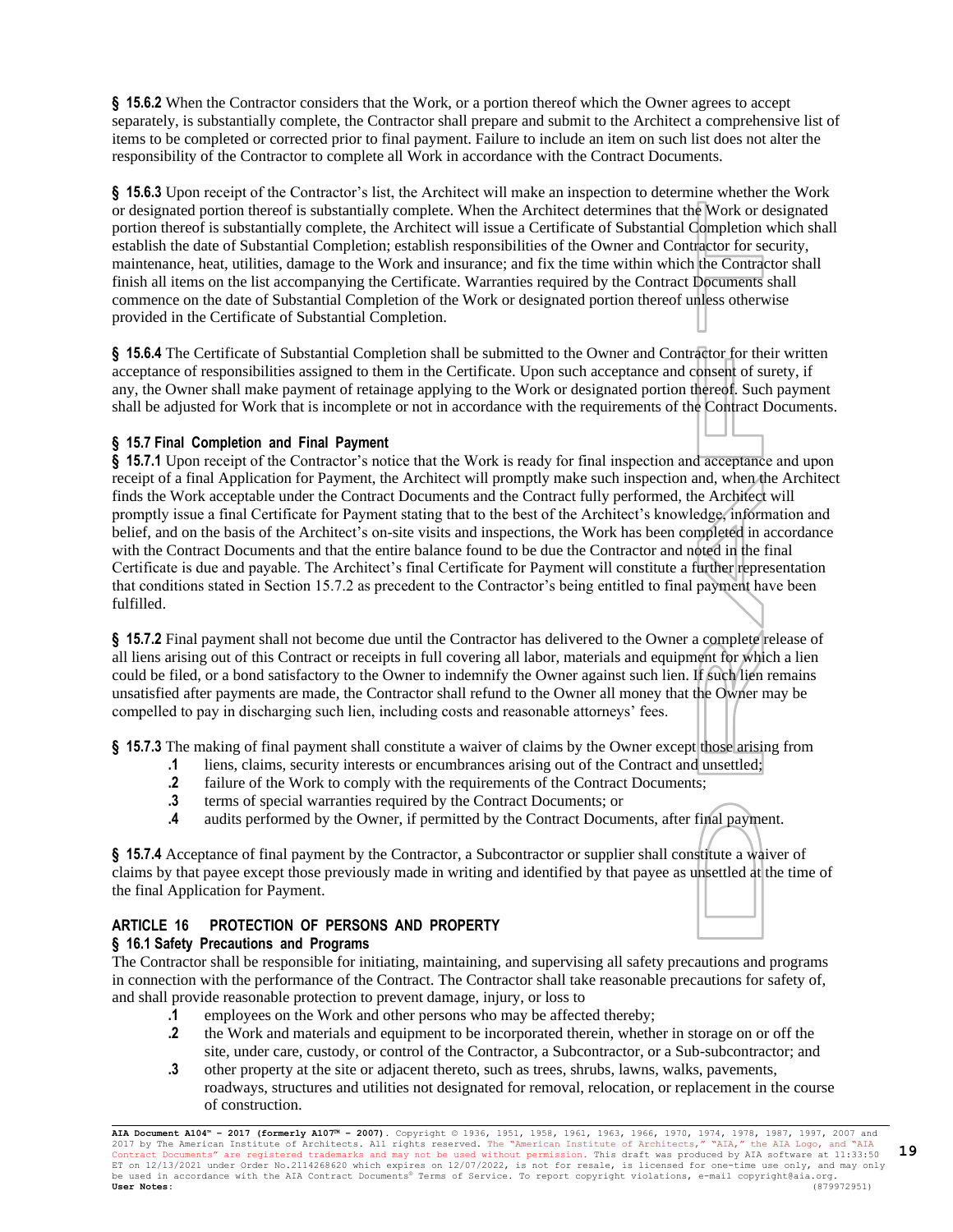The Contractor shall comply with, and give notices required by, applicable laws, statutes, ordinances, codes, rules and regulations, and lawful orders of public authorities bearing on safety of persons and property and their protection from damage, injury, or loss. The Contractor shall promptly remedy damage and loss to property caused in whole or in part by the Contractor, a Subcontractor, a sub-subcontractor, or anyone directly or indirectly employed by any of them, or by anyone for whose acts they may be liable and for which the Contractor is responsible under Sections 16.1.2 and 16.1.3. The Contractor may make a claim for the cost to remedy the damage or loss to the extent such damage or loss is attributable to acts or omissions of the Owner or Architect or by anyone for whose acts either of them may be liable, and not attributable to the fault or negligence of the Contractor. The foregoing obligations of the Contractor are in addition to the Contractor's obligations under Section 9.15.

#### **§ 16.2 Hazardous Materials and Substances**

**§ 16.2.1** The Contractor is responsible for compliance with the requirements of the Contract Documents regarding hazardous materials or substances. If the Contractor encounters a hazardous material or substance not addressed in the Contract Documents, and if reasonable precautions will be inadequate to prevent foreseeable bodily injury or death to persons resulting from a material or substance, including but not limited to asbestos or polychlorinated biphenyl (PCB), encountered on the site by the Contractor, the Contractor shall, upon recognizing the condition, immediately stop Work in the affected area and notify the Owner and Architect of the condition. When the material or substance has been rendered harmless, Work in the affected area shall resume upon written agreement of the Owner and Contractor. By Change Order, the Contract Time shall be extended appropriately and the Contract Sum shall be increased in the amount of the Contractor's reasonable additional costs of shutdown, delay, and start-up.

**§ 16.2.2** To the fullest extent permitted by law, the Owner shall indemnify and hold harmless the Contractor, Subcontractors, Architect, Architect's consultants, and agents and employees of any of them from and against claims, damages, losses, and expenses, including but not limited to attorneys' fees, arising out of or resulting from performance of the Work in the affected area, if in fact, the material or substance presents the risk of bodily injury or death as described in Section 16.2.1 and has not been rendered harmless, provided that such claim, damage, loss, or expense is attributable to bodily injury, sickness, disease or death, or to injury to or destruction of tangible property (other than the Work itself), except to the extent that such damage, loss, or expense is due to the fault or negligence of the party seeking indemnity.

**§ 16.2.3** If, without negligence on the part of the Contractor, the Contractor is held liable by a government agency for the cost of remediation of a hazardous material or substance solely by reason of performing Work as required by the Contract Documents, the Owner shall indemnify the Contractor for all cost and expense thereby incurred.

#### **ARTICLE 17 INSURANCE AND BONDS**

#### **§ 17.1 Contractor's Insurance**

**§ 17.1.1** The Contractor shall purchase and maintain insurance of the types and limits of liability, containing the endorsements, and subject to the terms and conditions, as described in this Section 17.1 or elsewhere in the Contract Documents. The Contractor shall purchase and maintain the insurance required by this Agreement from an insurance company or insurance companies lawfully authorized to issue insurance in the jurisdiction where the Project is located. The Contractor shall maintain the required insurance until the expiration of the period for correction of Work as set forth in Section 18.4, unless a different duration is stated below:

#### « »

**§ 17.1.2** Commercial General Liability insurance for the Project written on an occurrence form with policy limits of not less than « one million dollars » ( $\frac{1}{2}$  « 1,000000 ») each occurrence, «-two million dollars » ( $\frac{1}{2}$  « 2,000000 ») general aggregate, and two million dollars « » (\$ « 2,000000 » ) aggregate for products-completed operations hazard, providing coverage for claims including

- **.1** damages because of bodily injury, sickness or disease, including occupational sickness or disease, and death of any person;
- **.2** personal and advertising injury;
- **.3** damages because of physical damage to or destruction of tangible property, including the loss of use of such property;
- **.4** bodily injury or property damage arising out of completed operations; and
- **.5** the Contractor's indemnity obligations under Section 9.15.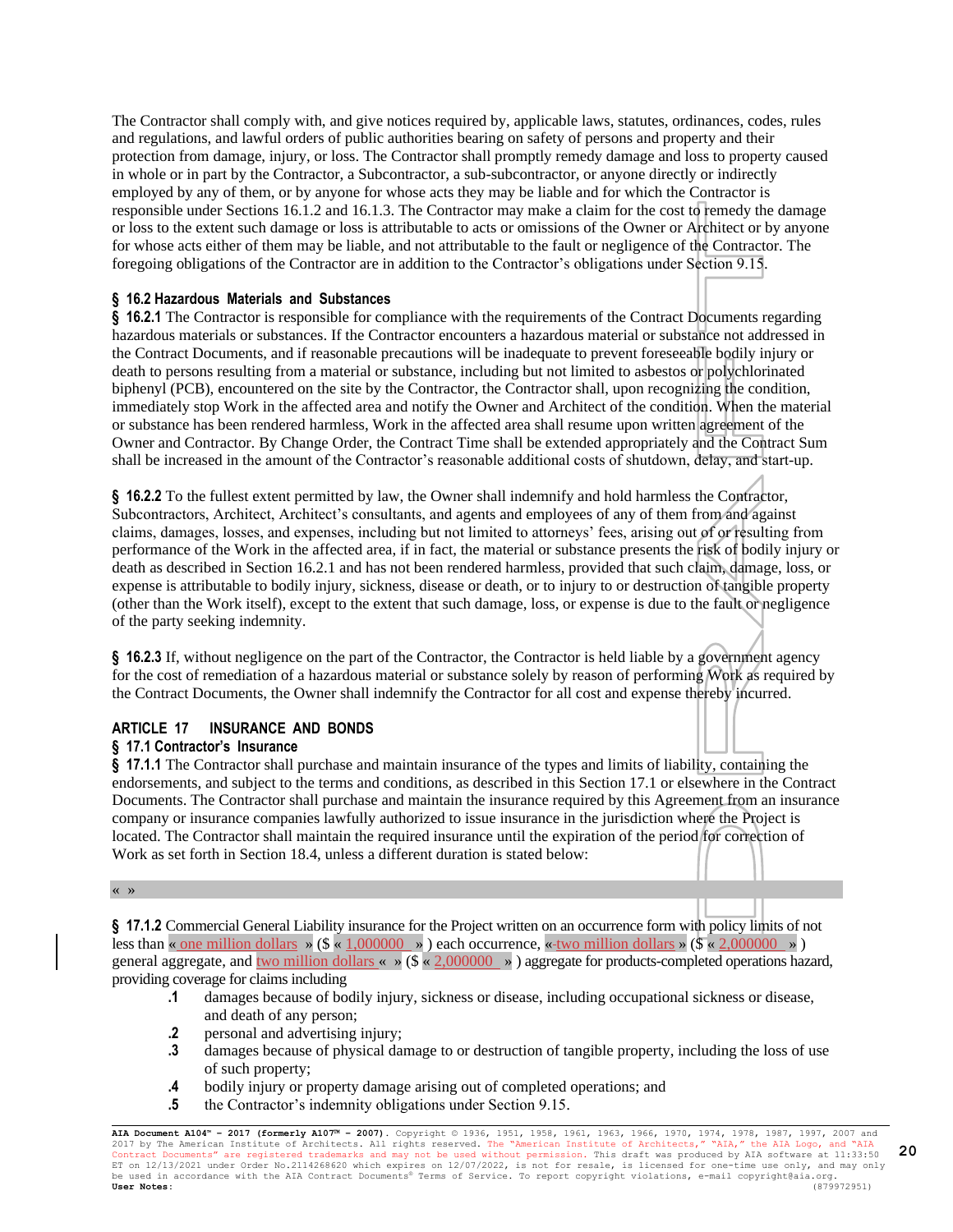**§ 17.1.3** Automobile Liability covering vehicles owned by the Contractor and non-owned vehicles used by the Contractor, with policy limits of not less than « one million dollars » ( $\frac{1}{8}$  « 1,000000 ») per accident, for bodily injury, death of any person, and property damage arising out of the ownership, maintenance, and use of those motor vehicles along with any other statutorily required automobile coverage.

**§ 17.1.4** The Contractor may achieve the required limits and coverage for Commercial General Liability and Automobile Liability through a combination of primary and excess or umbrella liability insurance, provided such primary and excess or umbrella insurance policies result in the same or greater coverage as those required under Section 17.1.2 and 17.1.3, and in no event shall any excess or umbrella liability insurance provide narrower coverage than the primary policy. The excess policy shall not require the exhaustion of the underlying limits only through the actual payment by the underlying insurers.

**§ 17.1.5** Workers' Compensation at statutory limits.

§ **17.1.6** Employers' Liability with policy limits not less than « five hundred thousand dollars » (\$ «500,000 each accident, «five hundred thousand dollars » (\$ «500,000 » ) each employee, and « one million dollars » (\$  $\leq 1,000$ , » ) policy limit. Employers' Liability with policy limits not less than  $\leq \leq \frac{1}{\sqrt{2}}$  each accident, ) each employee, and  $\leftarrow \mathcal{A}$  (\$  $\leftarrow \mathcal{A}$ ) policy limit.

**§ 17.1.7** If the Contractor is required to furnish professional services as part of the Work, the Contractor shall procure Professional Liability insurance covering performance of the professional services, with policy limits within reason of industry standard, and as determined by Owner. of not less than «one million » (\$ «1,000,000 » ) per claim and «two million » ( $\frac{$(0.2,000,000)}{$(0.2,0.00,0.00) $}$ ) in the aggregate. of not less than  $\leftarrow \rightarrow (\$ \leftarrow \rightarrow)$  per claim and  $\leftarrow \rightarrow (\$ \leftarrow \rightarrow)$  in the aggregate.

**§ 17.1.8** If the Work involves the transport, dissemination, use, or release of pollutants, the Contractor shall procure Pollution Liability insurance, with policy limits within reason of industry standard, and as determined by Owner.of not less than  $\leftarrow \rightarrow (\$ \leftarrow \rightarrow)$  per claim and  $\leftarrow \rightarrow (\$ \leftarrow \rightarrow)$  in the aggregate.

**§ 17.1.9** Coverage under Sections 17.1.7 and 17.1.8 may be procured through a Combined Professional Liability and Pollution Liability insurance policy, with combined policy limits within reason of industry standard, and as determined by Owner. of not less than  $\langle \cdot \rangle$   $(\hat{\mathcal{S}} \langle \cdot \rangle)$  per claim and  $\langle \cdot \rangle$   $(\hat{\mathcal{S}} \langle \cdot \rangle)$  in the aggregate.

**§ 17.1.10** The Contractor shall provide certificates of insurance acceptable to the Owner evidencing compliance with the requirements in this Section 17.1 at the following times: (1) prior to commencement of the Work; (2) upon renewal or replacement of each required policy of insurance; and (3) upon the Owner's written request. An additional certificate evidencing continuation of liability coverage, including coverage for completed operations, shall be submitted with the final Application for Payment and thereafter upon renewal or replacement of such coverage until the expiration of the period required by Section 17.1.1. The certificates will show the Owner as an additional insured on the Contractor's Commercial General Liability and excess or umbrella liability policy.

**§ 17.1.11** The Contractor shall disclose to the Owner any deductible or self- insured retentions applicable to any insurance required to be provided by the Contractor.

**§ 17.1.12** To the fullest extent permitted by law, the Contractor shall cause the commercial liability coverage required by this Section 17.1 to include (1) the Owner, the Architect, and the Architect's Consultants as additional insureds for claims caused in whole or in part by the Contractor's negligent acts or omissions during the Contractor's operations; and (2) the Owner as an additional insured for claims caused in whole or in part by the Contractor's negligent acts or omissions for which loss occurs during completed operations. The additional insured coverage shall be primary and non-contributory to any of the Owner's general liability insurance policies and shall apply to both ongoing and completed operations. To the extent commercially available, the additional insured coverage shall be no less than that provided by Insurance Services Office, Inc. (ISO) forms CG 20 10 07 04, CG 20 37 07 04, and, with respect to the Architect and the Architect's Consultants, CG 20 32 07 04.

**§ 17.1.13** Within three (3) business days of the date the Contractor becomes aware of an impending or actual cancellation or expiration of any insurance required by this Section 17.1, the Contractor shall provide notice to the

**AIA Document A104™ – 2017 (formerly A107™ – 2007).** Copyright © 1936, 1951, 1958, 1961, 1963, 1966, 1970, 1974, 1978, 1987, 1997, 2007 and 2017 by The American Institute of Architects. All rights reserved. The "American Institute of Architects," "AIA," the AIA Logo, and "AIA<br>Contract Documents" are registered trademarks and may not be used without permission. Contract Documents" are registered trademarks and may not be used without permission. This draft was produced by AIA software at 11:33:50<br>ET on 12/13/2021 under Order No.2114268620 which expires on 12/07/2022, is not for r be used in accordance with the AIA Contract Documents® Terms of Service. To report copyright violations, e-mail copyright@aia.org.<br>User Notes: (879972951) **User Notes:** (879972951) **21**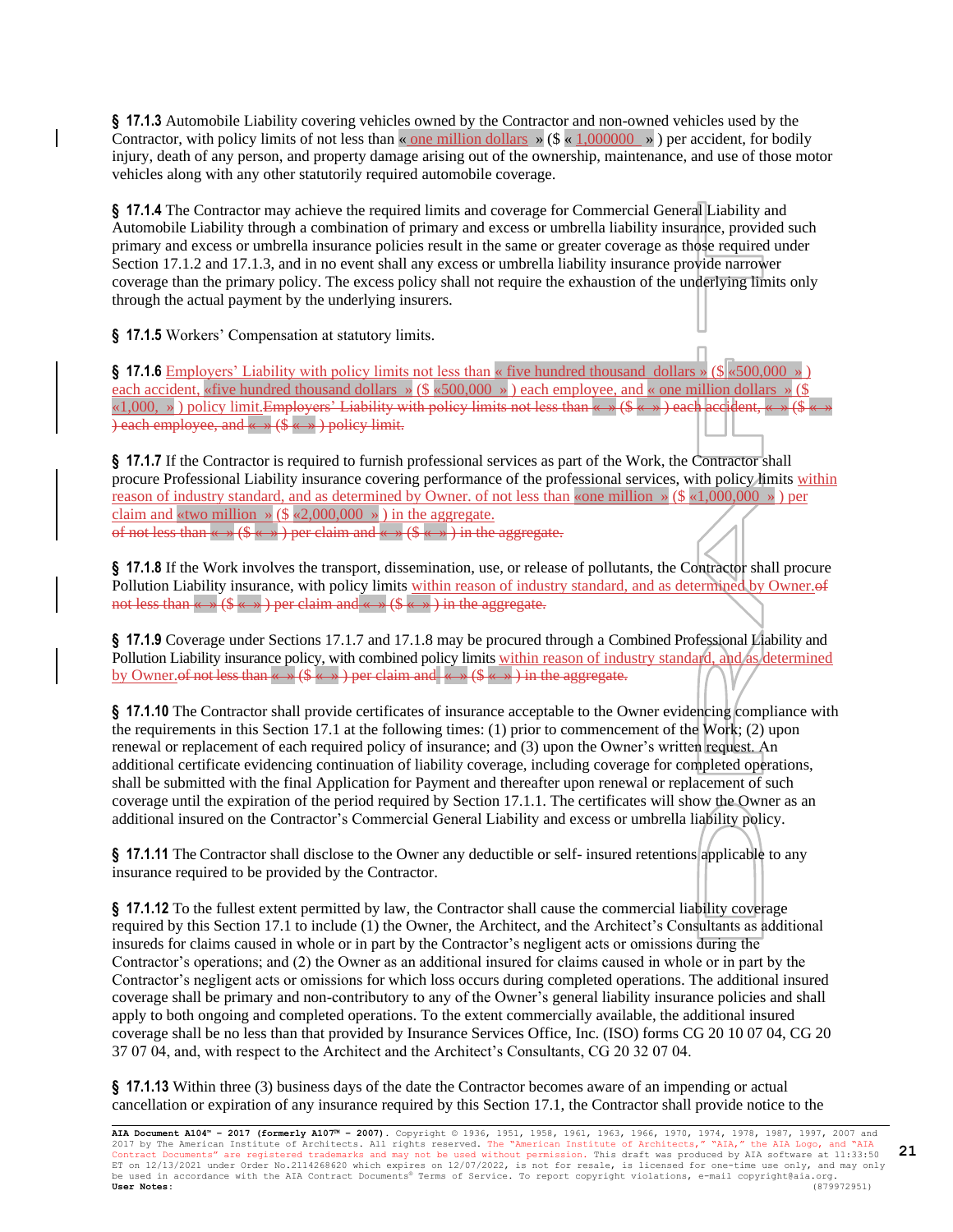Owner of such impending or actual cancellation or expiration. Upon receipt of notice from the Contractor, the Owner shall, unless the lapse in coverage arises from an act or omission of the Owner, have the right to stop the Work until the lapse in coverage has been cured by the procurement of replacement coverage by the Contractor. The furnishing of notice by the Contractor shall not relieve the Contractor of any contractual obligation to provide any required coverage.

#### **§ 17.1.14 Other Insurance Provided by the Contractor**

*(List below any other insurance coverage to be provided by the Contractor and any applicable limits.)*

# **Coverage Limits**

Umbrella Excess Liability Insurance \$5,000,000 each occurrence and aggregate Primary Insurance with a deductible of not more than \$10,000

# **§ 17.2 Owner's Insurance**

**§ 17.2.1 Owner's Liability Insurance**

The Owner shall be responsible for purchasing and maintaining the Owner's usual liability insurance.

#### **§ 17.2.2 Property Insurance**

**§ 17.2.2.1** The Owner shall purchase and maintain, from an insurance company or insurance companies lawfully authorized to issue insurance in the jurisdiction where the Project is located, property insurance written on a builder's risk "all-risks" completed value or equivalent policy form and sufficient to cover the total value of the entire Project on a replacement cost basis. The Owner's property insurance coverage shall be no less than the amount of the initial Contract Sum, plus the value of subsequent Modifications and labor performed or materials or equipment supplied by others. The property insurance shall be maintained until Substantial Completion and thereafter as provided in Section 17.2.2.2, unless otherwise provided in the Contract Documents or otherwise agreed in writing by the parties to this Agreement. This insurance shall include the interests of the Owner, Contractor, Subcontractors, and Sub-subcontractors in the Project as insureds. This insurance shall include the interests of mortgagees as loss payees.

**§ 17.2.2.2** Unless the parties agree otherwise, upon Substantial Completion, the Owner shall continue the insurance required by Section 17.2.2.1 or, if necessary, replace the insurance policy required under Section 17.2.2.1 with property insurance written for the total value of the Project that shall remain in effect until expiration of the period for correction of the Work set forth in Section 18.4.

**§ 17.2.2.3** If the insurance required by this Section 17.2.2 is subject to deductibles or self-insured retentions, the Owner shall be responsible for all loss not covered because of such deductibles or retentions.

**§ 17.2.2.4** If the Work involves remodeling an existing structure or constructing an addition to an existing structure, the Owner shall purchase and maintain, until the expiration of the period for correction of Work as set forth in Section 18.4, "all-risks" property insurance, on a replacement cost basis, protecting the existing structure against direct physical loss or damage, notwithstanding the undertaking of the Work. The Owner shall be responsible for all co-insurance penalties.

**§ 17.2.2.5** Prior to commencement of the Work, the Owner shall secure the insurance, and provide evidence of the coverage, required under this Section 17.2.2 and, upon the Contractor's request, provide a copy of the property insurance policy or policies required by this Section 17.2.2. The copy of the policy or policies provided shall contain all applicable conditions, definitions, exclusions, and endorsements.

**§ 17.2.2.6** Within three (3) business days of the date the Owner becomes aware of an impending or actual cancellation or expiration of any insurance required by this Section 17.2.2, the Owner shall provide notice to the Contractor of such impending or actual cancellation or expiration. Unless the lapse in coverage arises from an act or omission of the Contractor: (1) the Contractor, upon receipt of notice from the Owner, shall have the right to stop the Work until the lapse in coverage has been cured by the procurement of replacement coverage by either the Owner or the Contractor; (2) the Contract Time and Contract Sum shall be equitably adjusted; and (3) the Owner waives all rights against the Contractor, Subcontractors, and Sub-subcontractors to the extent any loss to the Owner would have been covered by the insurance had it not expired or been cancelled. If the Contractor purchases replacement coverage, the cost of the insurance shall be charged to the Owner by an appropriate Change Order. The

**AIA Document A104™ – 2017 (formerly A107™ – 2007).** Copyright © 1936, 1951, 1958, 1961, 1963, 1966, 1970, 1974, 1978, 1987, 1997, 2007 and 2017 by The American Institute of Architects. All rights reserved. The "American Institute of Architects," "AIA," the AIA Logo, and "AIA<br>Contract Documents" are registered trademarks and may not be used without permission. ET on 12/13/2021 under Order No.2114268620 which expires on 12/07/2022, is not for resale, is licensed for one-time use only, and may only<br>be used in accordance with the AIA Contract Documents® Terms of Service. To report **User Notes:** (879972951)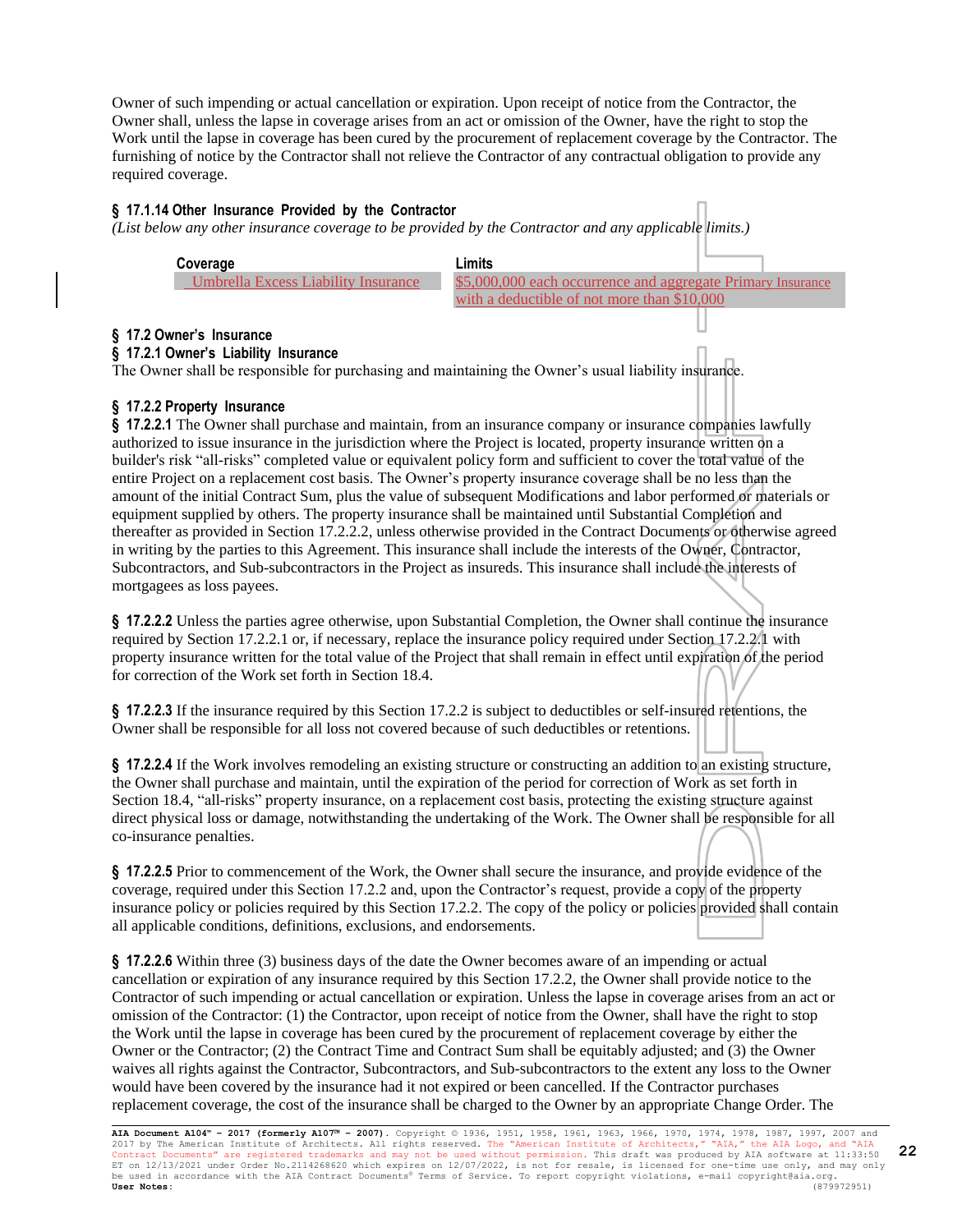furnishing of notice by the Owner shall not relieve the Owner of any contractual obligation to provide required insurance.

#### **§ 17.2.2.7 Waiver of Subrogation**

**§ 17.2.2.7.1** The Owner and Contractor waive all rights against (1) each other and any of their subcontractors, subsubcontractors, agents, and employees, each of the other; (2) the Architect and Architect's consultants; and (3) Separate Contractors, if any, and any of their subcontractors, sub-subcontractors, agents, and employees, for damages caused by fire, or other causes of loss, to the extent those losses are covered by property insurance required by this Agreement or other property insurance applicable to the Project, except such rights as they have to proceeds of such insurance. The Owner or Contractor, as appropriate, shall require similar written waivers in favor of the individuals and entities identified above from the Architect, Architect's consultants, Separate Contractors, subcontractors, and sub-subcontractors. The policies of insurance purchased and maintained by each person or entity agreeing to waive claims pursuant to this Section 17.2.2.7 shall not prohibit this waiver of subrogation. This waiver of subrogation shall be effective as to a person or entity (1) even though that person or entity would otherwise have a duty of indemnification, contractual or otherwise, (2) even though that person or entity did not pay the insurance premium directly or indirectly, or (3) whether or not the person or entity had an insurable interest in the damaged property.

**§ 17.2.2.7.2** If during the Project construction period the Owner insures properties, real or personal or both, at or adjacent to the site by property insurance under policies separate from those insuring the Project, or if after final payment property insurance is to be provided on the completed Project through a policy or policies other than those insuring the Project during the construction period, to the extent permissible by such policies, the Owner waives all rights in accordance with the terms of Section 17.2.2.7.1 for damages caused by fire or other causes of loss covered by this separate property insurance.

**§ 17.2.2.8** A loss insured under the Owner's property insurance shall be adjusted by the Owner as fiduciary and made payable to the Owner as fiduciary for the insureds, as their interests may appear, subject to requirements of any applicable mortgagee clause. The Owner shall pay the Architect and Contractor their just shares of insurance proceeds received by the Owner, and by appropriate agreements, written where legally required for validity, the Architect and Contractor shall make payments to their consultants and Subcontractors in similar manner.

#### **§ 17.2.3 Other Insurance Provided by the Owner**

*(List below any other insurance coverage to be provided by the Owner and any applicable limits.)*

**Coverage Limits**

#### **§ 17.3 Performance Bond and Payment Bond**

**§ 17.3.1** The Owner shall require the Contractor to furnish a bond in the amount of « two hundred two thousand three hundred thirty-six dollars and twenty-one cents » ( $\frac{1}{8} \times 202.336.21$  »), covering faithful performance of the Contract and payment of obligations arising thereunder as stipulated in the Contract Documents on the date of execution of the Contract.The Owner shall have the right to require the Contractor to furnish bonds covering faithful performance of the Contract and payment of obligations arising thereunder as stipulated in the Contract Documents on the date of execution of the Contract.

**§ 17.3.2** Upon the request of any person or entity appearing to be a potential beneficiary of bonds covering payment of obligations arising under the Contract, the Contractor shall promptly furnish a copy of the bonds or shall authorize a copy to be furnished.

# **ARTICLE 18 CORRECTION OF WORK**

**§ 18.1** The Contractor shall promptly correct Work rejected by the Architect or failing to conform to the requirements of the Contract Documents, whether discovered before or after Substantial Completion and whether or not fabricated, installed, or completed. Costs of correcting such rejected Work, including additional testing and inspections, the cost of uncovering and replacement, and compensation for the Architect's services and expenses made necessary thereby, shall be at the Contractor's expense, unless compensable under Section A.1.7.3 in Exhibit A, Determination of the Cost of the Work.

**AIA Document A104™ – 2017 (formerly A107™ – 2007).** Copyright © 1936, 1951, 1958, 1961, 1963, 1966, 1970, 1974, 1978, 1987, 1997, 2007 and 2017 by The American Institute of Architects. All rights reserved. The "American Institute of Architects," "AIA," the AIA Logo, and "AIA<br>Contract Documents" are registered trademarks and may not be used without permission. Contract Documents" are registered trademarks and may not be used without permission. This draft was produced by AIA software at 11:33:50<br>ET on 12/13/2021 under Order No.2114268620 which expires on 12/07/2022, is not for r be used in accordance with the AIA Contract Documents® Terms of Service. To report copyright violations, e-mail copyright@aia.org.<br> **User Notes:** (879972951) **User Notes:** (879972951) **23**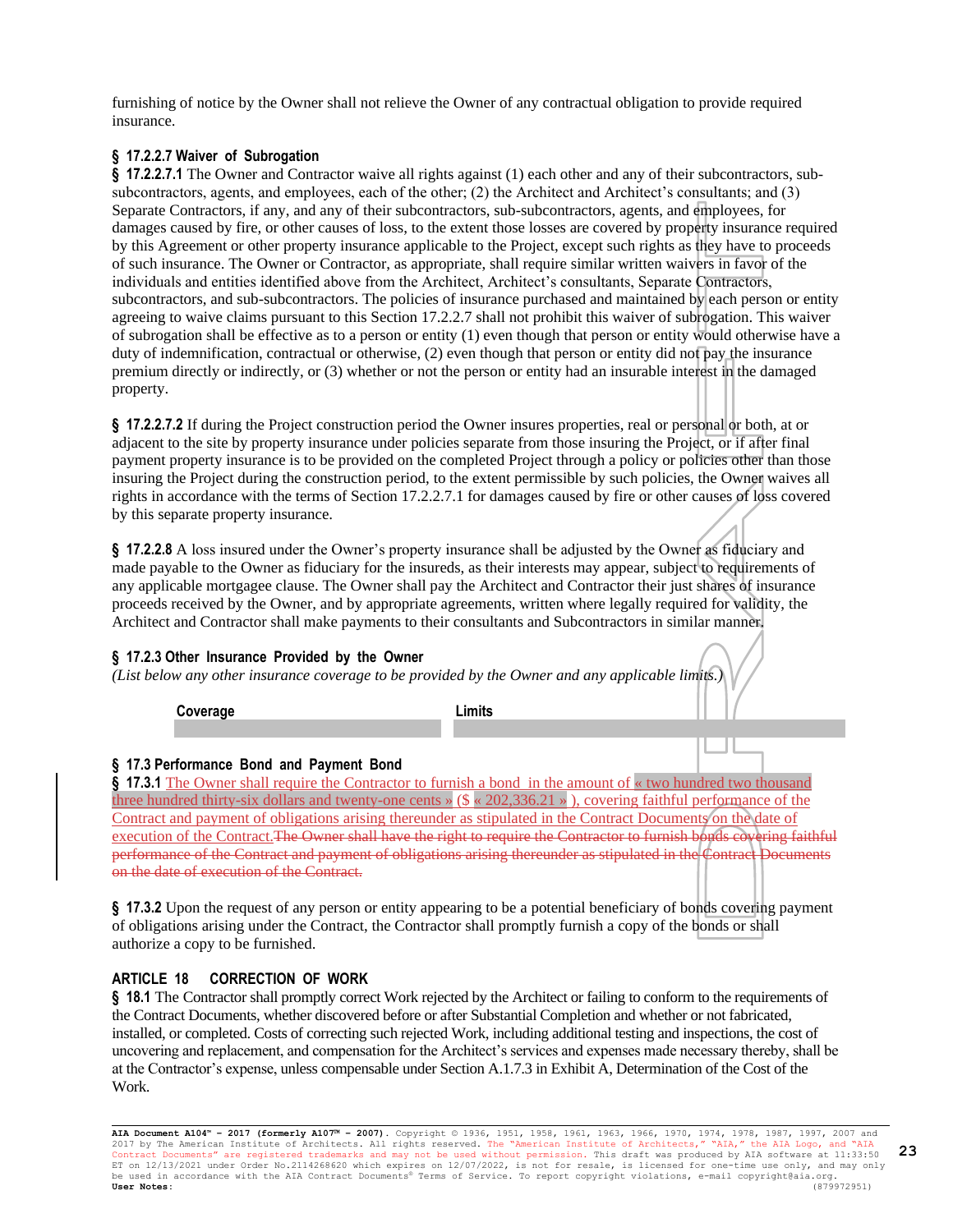**§ 18.2** In addition to the Contractor's obligations under Section 9.4, if, within one year after the date of Substantial Completion of the Work or designated portion thereof or after the date for commencement of warranties established under Section 15.6.3, or by terms of an applicable special warranty required by the Contract Documents, any of the Work is found to be not in accordance with the requirements of the Contract Documents, the Contractor shall correct it promptly after receipt of notice from the Owner to do so unless the Owner has previously given the Contractor a written acceptance of such condition. The Owner shall give such notice promptly after discovery of the condition. During the one-year period for correction of Work, if the Owner fails to notify the Contractor and give the Contractor an opportunity to make the correction, the Owner waives the rights to require correction by the Contractor and to make a claim for breach of warranty.

**§ 18.3** If the Contractor fails to correct nonconforming Work within a reasonable time, the Owner may correct it in accordance with Section 8.3.

**§ 18.4** The one-year period for correction of Work shall be extended with respect to portions of Work first performed after Substantial Completion by the period of time between Substantial Completion and the actual completion of that portion of the Work.

**§ 18.5** The one-year period for correction of Work shall not be extended by corrective Work performed by the Contractor pursuant to this Article 18.

#### **ARTICLE 19 MISCELLANEOUS PROVISIONS**

#### **§ 19.1 Assignment of Contract**

Neither party to the Contract shall assign the Contract without written consent of the other, except that the Owner may, without consent of the Contractor, assign the Contract to a lender providing construction financing for the Project if the lender assumes the Owner's rights and obligations under the Contract Documents. The Contractor shall execute all consents reasonably required to facilitate such assignment.

#### **§ 19.2 Governing Law**

The Contract shall be governed by the law of the place where the Project is located, excluding that jurisdiction's choice of law rules. If the parties have selected arbitration as the method of binding dispute resolution, the Federal Arbitration Act shall govern Section 21.6.

#### **§ 19.3 Tests and Inspections**

Tests, inspections, and approvals of portions of the Work required by the Contract Documents or by applicable laws, statutes, ordinances, codes, rules and regulations, or lawful orders of public authorities shall be made at an appropriate time. Unless otherwise provided, the Contractor shall make arrangements for such tests, inspections, and approvals with an independent testing laboratory or entity acceptable to the Owner, or with the appropriate public authority, and shall bear all related costs of tests, inspections, and approvals. The Contractor shall give the Architect timely notice of when and where tests and inspections are to be made so that the Architect may be present for such procedures. The Owner shall bear costs of tests, inspections, or approvals that do not become requirements until after bids are received or negotiations concluded. The Owner shall directly arrange and pay for tests, inspections, or approvals where building codes or applicable laws or regulations so require.

**§ 19.4** The Owner's representative: *(Name, address, email address and other information)*

- « Joanie Fitzwater »
- « City of Greenfield »
- « Department of Planning »
- « 10 S. State Street »
- « Greenfield, IN 46140 »

« jfitzwater@greenfieldin.org »

#### **§ 19.5** The Contractor's representative:

*(Name, address, email address and other information)*

#### « Christian Kundel »

**AIA Document A104™ – 2017 (formerly A107™ – 2007).** Copyright © 1936, 1951, 1958, 1961, 1963, 1966, 1970, 1974, 1978, 1987, 1997, 2007 and 2017 by The American Institute of Architects. All rights reserved. The "American Institute of Architects," "AIA," the AIA Logo, and "AIA<br>Contract Documents" are registered trademarks and may not be used without permission. Contract Documents" are registered trademarks and may not be used without permission. This draft was produced by AIA software at 11:33:50<br>ET on 12/13/2021 under Order No.2114268620 which expires on 12/07/2022, is not for r be used in accordance with the AIA Contract Documents® Terms of Service. To report copyright violations, e-mail copyright@aia.org.<br> **User Notes:** (879972951) **User Notes:** (879972951) **24**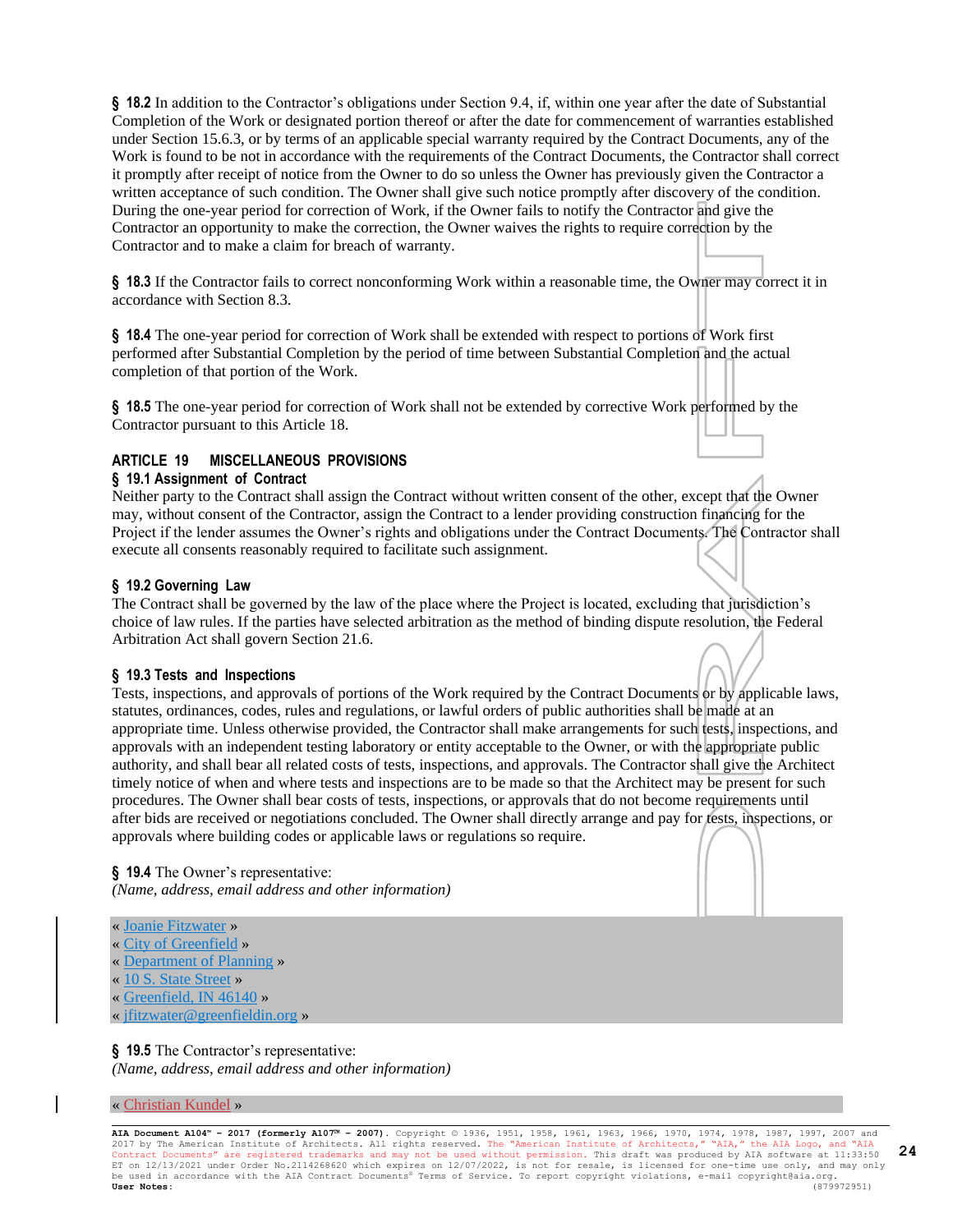```
« Restore Works Masonry Restoration »
« 115 S. Renssealer »
« Griffith, IN 46319 »
« c: 219-713-2727 »
« christian@restoreworks.com »
« »
```
**§ 19.6** Neither the Owner's nor the Contractor's representative shall be changed without ten days' prior notice to the other party.

# **ARTICLE 20 TERMINATION OF THE CONTRACT**

**§ 20.1 Termination by the Contractor**

If the Architect fails to certify payment as provided in Section 15.4.1 for a period of 30 days through no fault of the Contractor, or if the Owner fails to make payment as provided in Section 4.1.3 for a period of 30 days, the Contractor may, upon seven additional days' notice to the Owner and the Architect, terminate the Contract and recover from the Owner payment for Work executed, including reasonable overhead and profit, costs incurred by reason of such termination, and damages.

**§ 20.1.1 CONTRACTOR Suspension of Work and Right to Terminate.** If, through no act or fault of CONTRACTOR, the Work is suspended for a period of more than ninety (90) days by OWNER or under an order of court of other public authority, Contractor may, upon thirty (30) days written notice to OWNER, terminate the Agreement and recover from OWNER payment for all Work executed and any expense sustained.

#### **§ 20.2 Termination by the Owner for Cause**

**§ 20.2.1** The Owner may terminate the Contract if the Contractor

- **.1** repeatedly refuses or fails to supply enough properly skilled workers or proper materials;
- **.2** fails to make payment to Subcontractors for materials or labor in accordance with the respective agreements between the Contractor and the Subcontractors;
- **.3** repeatedly disregards applicable laws, statutes, ordinances, codes, rules and regulations, or lawful orders of a public authority; or
- **.4** otherwise is guilty of substantial breach of a provision of the Contract Documents.

**§ 20.2.2** When any of the reasons described in Section 20.2.1 exists, the Owner, upon certification by the Architect that sufficient cause exists to justify such action, may, without prejudice to any other remedy the Owner may have and after giving the Contractor seven days' notice, terminate the Contract and take possession of the site and of all materials, equipment, tools, and construction equipment and machinery thereon owned by the Contractor and may finish the Work by whatever reasonable method the Owner may deem expedient. Upon request of the Contractor, the Owner shall furnish to the Contractor a detailed accounting of the costs incurred by the Owner in finishing the Work.

**§ 20.2.3** When the Owner terminates the Contract for one of the reasons stated in Section 20.2.1, the Contractor shall not be entitled to receive further payment until the Work is finished.

**§ 20.2.4** If the unpaid balance of the Contract Sum exceeds costs of finishing the Work, including compensation for the Architect's services and expenses made necessary thereby, and other damages incurred by the Owner and not expressly waived, such excess shall be paid to the Contractor. If such costs and damages exceed the unpaid balance, the Contractor shall pay the difference to the Owner. The amount to be paid to the Contractor or Owner, as the case may be, shall be certified by the Architect, upon application, and this obligation for payment shall survive termination of the Contract.

#### **§ 20.3 Termination by the Owner for Convenience**

The Owner may, at any time, terminate the Contract for the Owner's convenience and without cause. The Owner shall pay the Contractor for Work executed; and costs incurred by reason of such termination, including costs attributable to termination of Subcontracts; and a termination fee, if any, as follows:

(Insert the amount of or method for determining the fee payable to the Contractor by the Owner following a termination for the Owner's convenience, if any.).

**AIA Document A104™ – 2017 (formerly A107™ – 2007).** Copyright © 1936, 1951, 1958, 1961, 1963, 1966, 1970, 1974, 1978, 1987, 1997, 2007 and 2017 by The American Institute of Architects. All rights reserved. The "American Institute of Architects," "AIA," the AIA Logo, and "AIA<br>Contract Documents" are registered trademarks and may not be used without permission. Contract Documents" are registered trademarks and may not be used without permission. This draft was produced by AIA software at 11:33:50<br>ET on 12/13/2021 under Order No.2114268620 which expires on 12/07/2022, is not for r be used in accordance with the AIA Contract Documents® Terms of Service. To report copyright violations, e-mail copyright@aia.org.<br>User Notes: (879972951) **User Notes:** (879972951)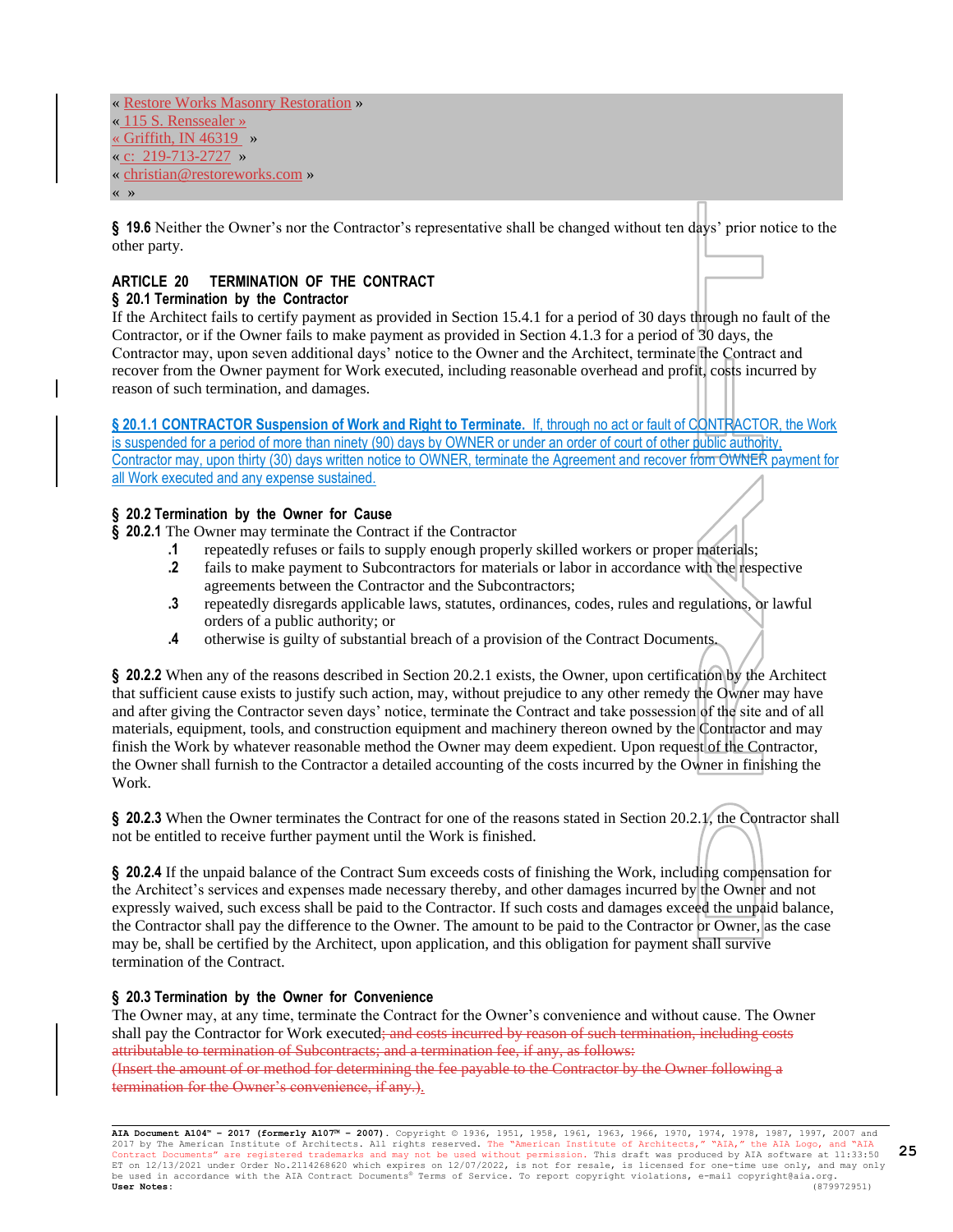#### **ARTICLE 21 CLAIMS AND DISPUTES**

**§ 21.1** Claims, disputes, and other matters in question arising out of or relating to this Contract, including those alleging an error or omission by the Architect but excluding those arising under Section 16.2, shall be referred initially to the Architect for decision. Such matters, except those waived as provided for in Section 21.11 and Sections 15.7.3 and 15.7.4, shall, after initial decision by the Architect or 30 days after submission of the matter to the Architect, be subject to mediation as a condition precedent to binding dispute resolution.

# **§ 21.2 Notice of Claims**

**§ 21.2.1** Claims by either the Owner or Contractor, where the condition giving rise to the Claim is first discovered prior to expiration of the period for correction of the Work set forth in Section 18.2, shall be initiated by notice to the Architect within 21 days after occurrence of the event giving rise to such Claim or within 21 days after the claimant first recognizes the condition giving rise to the Claim, whichever is later.

**§ 21.2.2** Claims by either the Owner or Contractor, where the condition giving rise to the Claim is first discovered after expiration of the period for correction of the Work set forth in Section 18.2, shall be initiated by notice to the other party.

# **§ 21.3 Time Limits on Claims**

The Owner and Contractor shall commence all claims and causes of action against the other and arising out of or related to the Contract in accordance with the requirements of the final dispute resolution method selected in this Agreement whether in contract, tort, breach of warranty, or otherwise, within the period specified by applicable law, but in any case not more than 10 years after the date of Substantial Completion of the Work. The Owner and Contractor waive all claims and causes of action not commenced in accordance with this Section 21.3.

**§ 21.4** If a claim, dispute or other matter in question relates to or is the subject of a mechanic's lien, the party asserting such matter may proceed in accordance with applicable law to comply with the lien notice or filing deadlines.

**§ 21.5** The parties shall endeavor to resolve their disputes by mediation which, unless the parties mutually agree otherwise, shall be administered by the American Arbitration Association in accordance with their Construction Industry Mediation Procedures in effect on the date of this Agreement. A request for mediation shall be made in writing, delivered to the other party to this Agreement, and filed with the person or entity administering the mediation. The request may be made concurrently with the binding dispute resolution but, in such event, mediation shall proceed in advance of binding dispute resolution proceedings, which shall be stayed pending mediation for a period of 60 days from the date of filing, unless stayed for a longer period by agreement of the parties or court order. If an arbitration is stayed pursuant to this Section, the parties may nonetheless proceed to the selection of the arbitrator(s) and agree upon a schedule for later proceedings.

**§ 21.6** If the parties have selected arbitration as the method for binding dispute resolution in this Agreement, any claim, subject to, but not resolved by, mediation shall be subject to arbitration which, unless the parties mutually agree otherwise, shall be administered by the American Arbitration Association, in accordance with the Construction Industry Arbitration Rules in effect on the date of this Agreement. Demand for arbitration shall be made in writing, delivered to the other party to the Contract, and filed with the person or entity administering the arbitration. The award rendered by the arbitrator or arbitrators shall be final, and judgment may be entered upon it in accordance with applicable law in any court having jurisdiction thereof.

**§ 21.7** Subject to the rules of the American Arbitration Association or other applicable arbitration rules, either party, at its sole discretion, may consolidate an arbitration conducted under this Agreement with any other arbitration to which it is a party provided that (1) the arbitration agreement governing the other arbitration permits consolidation; (2) the arbitrations to be consolidated substantially involve common questions of law or fact; and (3) the arbitrations employ materially similar procedural rules and methods for selecting arbitrator(s).

**§ 21.8** Subject to the rules of the American Arbitration Association or other applicable arbitration rules, any party to an arbitration may include by joinder persons or entities substantially involved in a common question of law or fact whose presence is required if complete relief is to be accorded in arbitration provided that the party sought to be